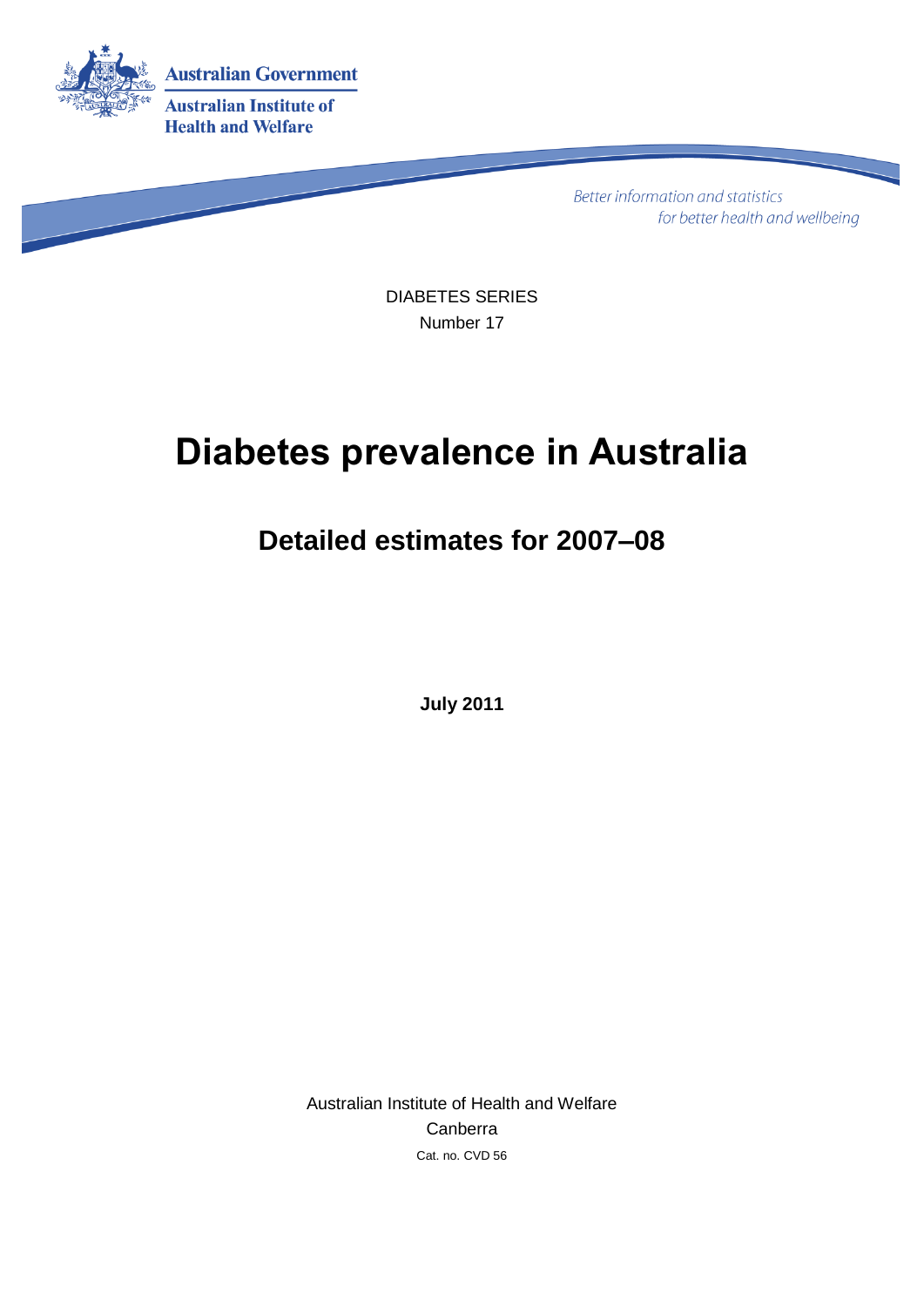#### **The Australian Institute of Health and Welfare is Australia's national health and welfare statistics and information agency. The Institute's mission is** *better information and statistics for better health and wellbeing***.**

© Australian Institute of Health and Welfare 2011

This work is copyright. Apart from any use as permitted under the *Copyright Act 1968*, no part may be reproduced without prior written permission from the Australian Institute of Health and Welfare. Requests and enquiries concerning reproduction and rights should be directed to the Head of the Communications, Media and Marketing Unit, Australian Institute of Health and Welfare, GPO Box 570, Canberra ACT 2601.

This publication is part of the Australian Institute of Health and Welfare's Diabetes series. A complete list of the Institute's publications is available from the Institute's website <www.aihw.gov.au>.

ISSN 1444-8033 ISBN 978-1-74249-180-6

#### **Suggested citation**

Australian Institute of Health and Welfare 2011. Diabetes prevalence in Australia: detailed estimates for 2007–08. Diabetes series no. 17. Cat. no. CVD 56. Canberra: AIHW.

#### **Australian Institute of Health and Welfare**

Board Chair Hon. Peter Collins, AM, QC

**Director** David Kalisch

Any enquiries about or comments on this publication should be directed to: Communications, Media and Marketing Unit Australian Institute of Health and Welfare GPO Box 570 Canberra ACT 2601 Phone: (02) 6244 1032 Email: info@aihw.gov.au

Published by the Australian Institute of Health and Welfare

#### **Please note that there is the potential for minor revisions of data in this report. Please check the online version at <www.aihw.gov.au> for any amendments.**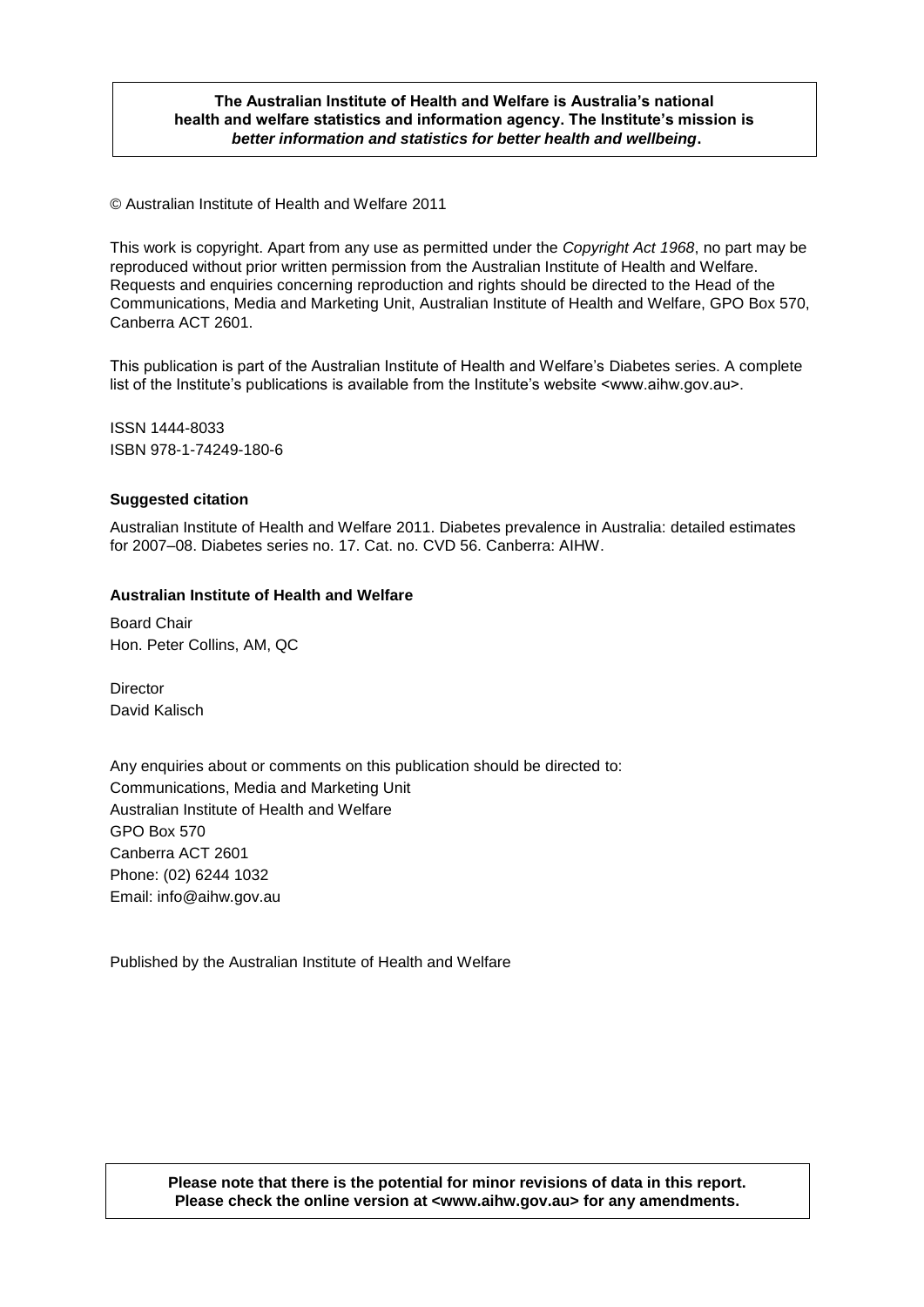# **Contents**

| $\mathbf{1}$   |                                                                    |  |
|----------------|--------------------------------------------------------------------|--|
|                |                                                                    |  |
|                |                                                                    |  |
| $\overline{2}$ |                                                                    |  |
|                |                                                                    |  |
|                |                                                                    |  |
|                |                                                                    |  |
|                |                                                                    |  |
|                |                                                                    |  |
|                |                                                                    |  |
|                |                                                                    |  |
|                |                                                                    |  |
|                |                                                                    |  |
|                |                                                                    |  |
|                |                                                                    |  |
|                |                                                                    |  |
|                | Proportion of people with Type 2 diabetes by state and territory13 |  |
|                |                                                                    |  |
|                |                                                                    |  |
|                |                                                                    |  |
|                |                                                                    |  |
|                |                                                                    |  |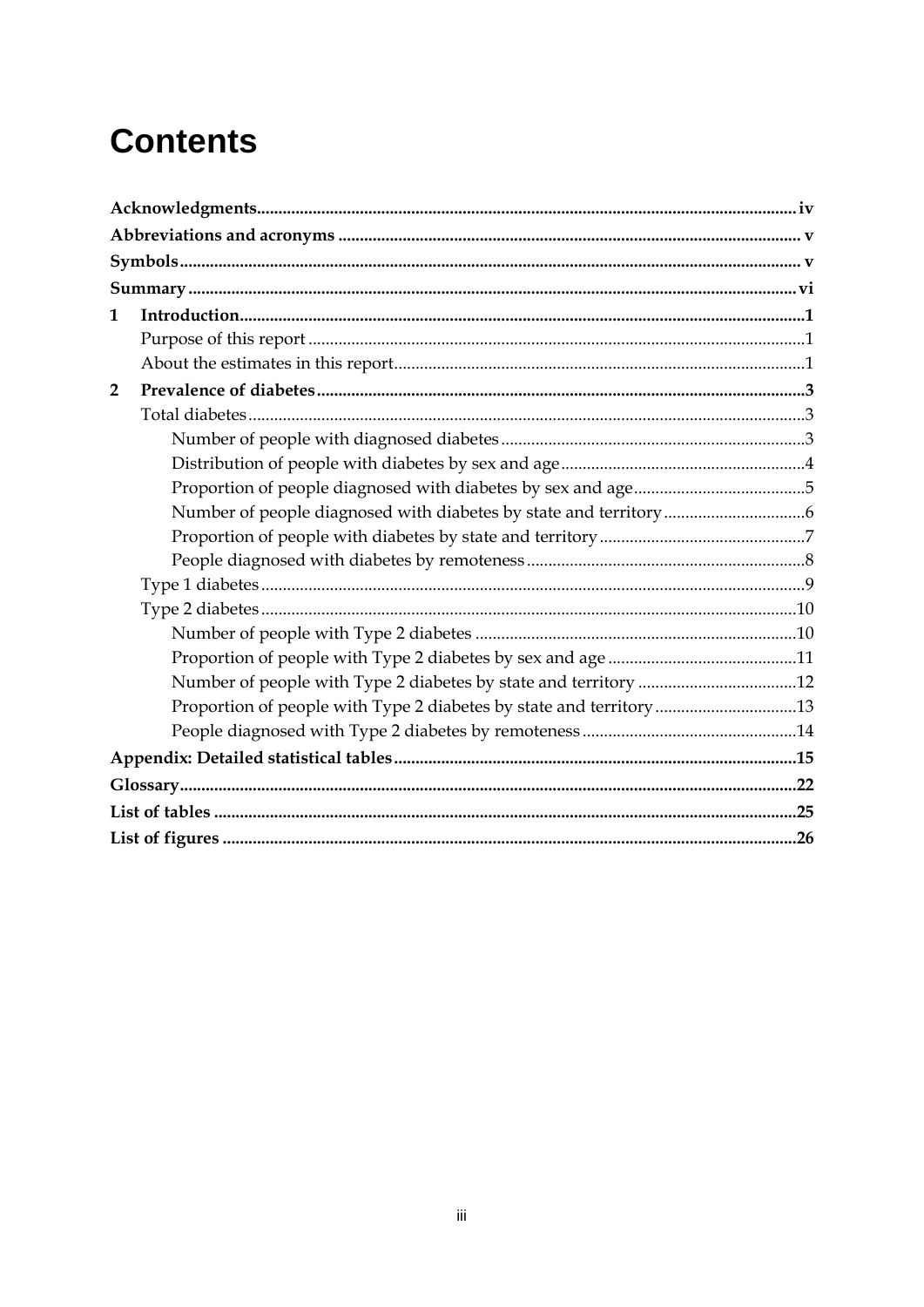# <span id="page-3-0"></span>**Acknowledgments**

This report was prepared by Justin Harvey of the National Centre for Monitoring Diabetes at the Australian Institute of Health and Welfare (AIHW).

Valuable input on the report was gratefully received from Susana Senes, Vanessa Prescott, Anne-Marie Waters and Claire Lee-Koo.

This report was prepared under the guidance of the National Diabetes Data Working Group, chaired by Associate Professor Jeff Flack. Members of the working group at the time of publication were Ms Janelle Babare, Professor Stephen Colagiuri, Associate Professor Maria Craig, Associate Professor Wendy Davis, Ms Susan Davidson, Mr Robert Guthrie, Professor Mark Harris, Ms Monique Machutta, Dr Glynis Ross, Ms Susana Senes and Associate Professor Jonathan Shaw.

The Australian Government Department of Health and Ageing funded this report.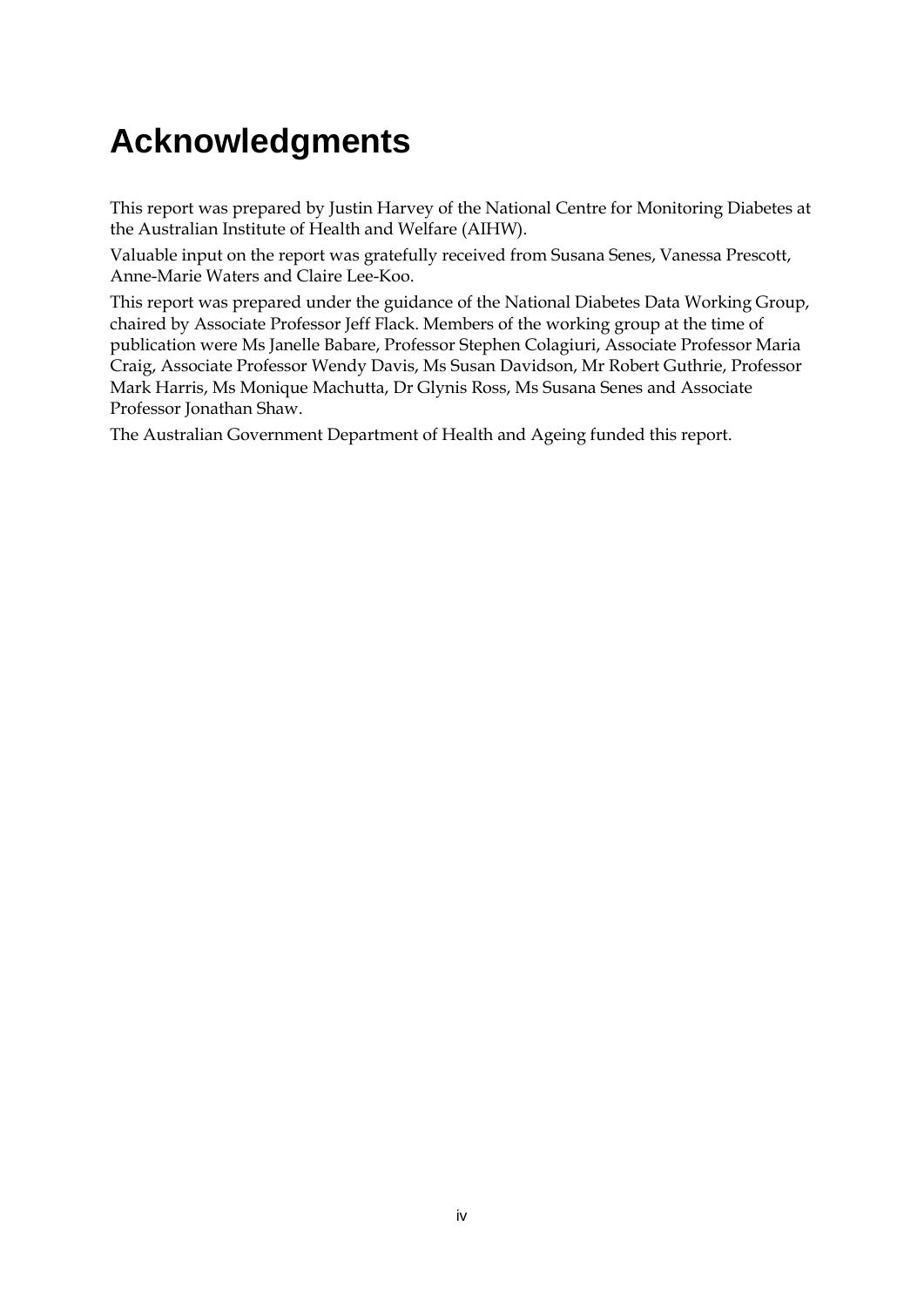# <span id="page-4-0"></span>**Abbreviations and acronyms**

| ABS         | <b>Australian Bureau of Statistics</b>     |
|-------------|--------------------------------------------|
| ACT         | <b>Australian Capital Territory</b>        |
| AIHW        | Australian Institute of Health and Welfare |
| CI.         | Confidence Interval                        |
| <b>CURF</b> | Confidentialised Unit Record File          |
| <b>NHS</b>  | National Health Survey                     |
| <b>NSW</b>  | New South Wales                            |
| NT.         | Northern Territory                         |
| Qld         | Queensland                                 |
| <b>RSE</b>  | Relative Standard Error                    |
| SA.         | South Australia                            |
| <b>SE</b>   | Standard Error                             |
| Tas         | Tasmania                                   |
| Vic         | Victoria                                   |
| WA          | Western Australia                          |
|             |                                            |

## <span id="page-4-1"></span>**Symbols**

% per cent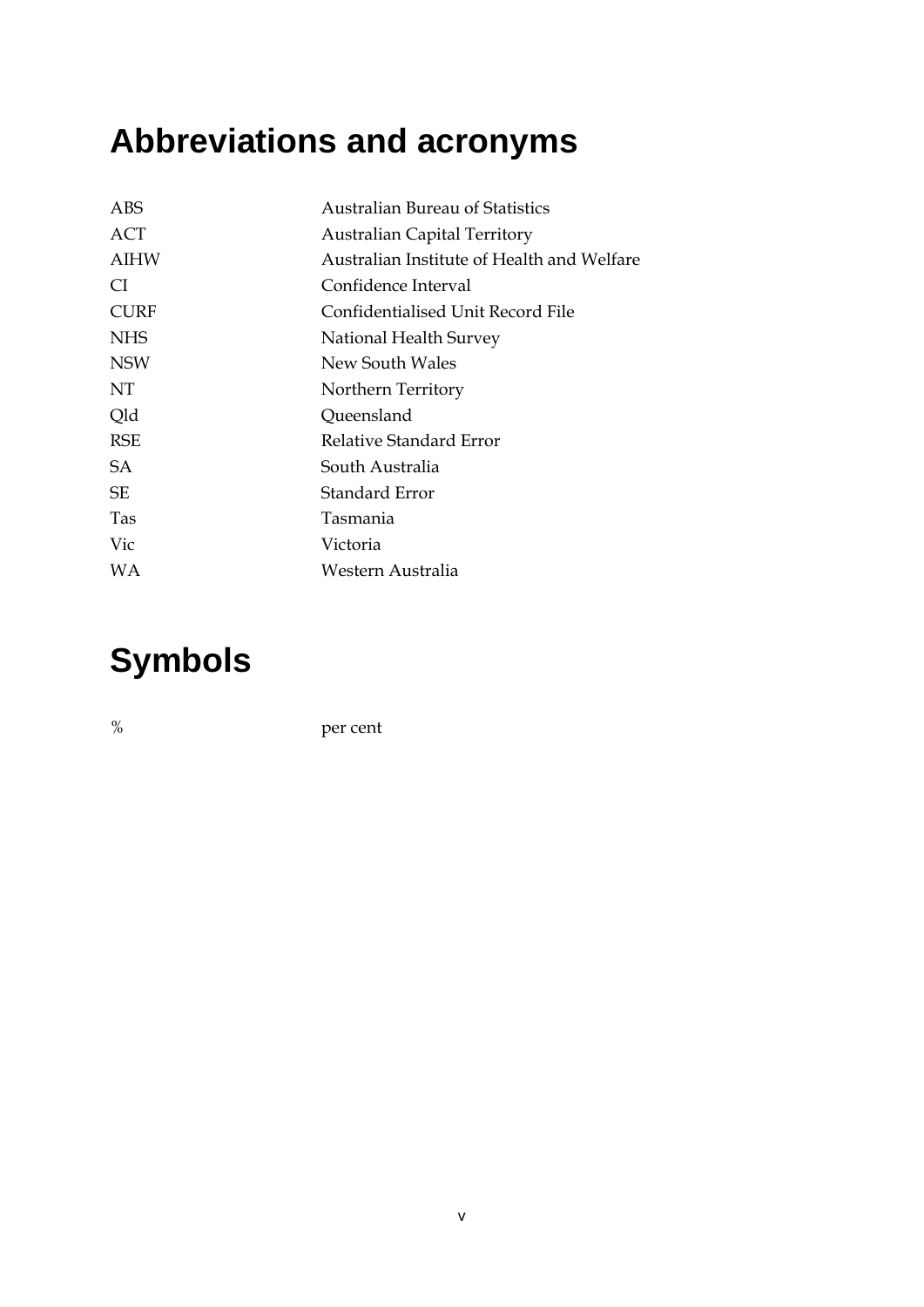# <span id="page-5-0"></span>**Summary**

This report presents the most up-to-date estimates of the number of people with diagnosed diabetes in Australia based on self-reports to the Australian Bureau of Statistics' 2007–08 National Health Survey.

Key findings:

- In 2007–08, an estimated 898,800 Australians had been diagnosed with diabetes (excluding gestational diabetes) at some time in their lives.
- 87,100 had been diagnosed with Type 1 diabetes.
- 787,500 had been diagnosed with Type 2 diabetes.
- 56% of those diagnosed with diabetes were male and 44% were female.
- About 96% of people with diabetes were 35 years old or more, and 43% were aged 65 years or more.
- The proportion of people with diabetes was similar in all states and territories, after accounting for differences in age.
- After accounting for differences in age, the proportion of people with diabetes was similar in major cities, regional areas and remote areas.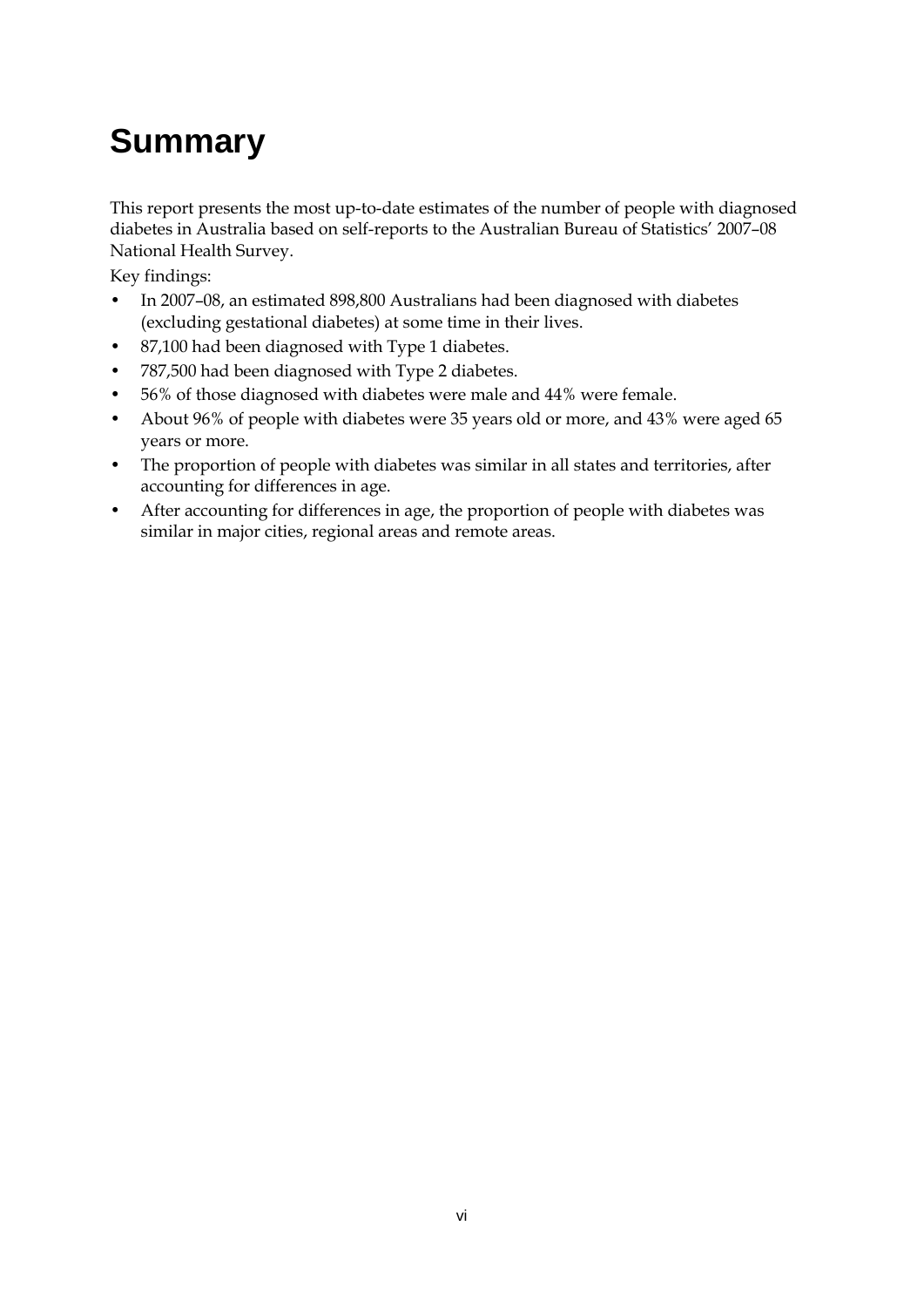# <span id="page-6-0"></span>**1 Introduction**

## <span id="page-6-1"></span>**Purpose of this report**

This report presents information on the prevalence of diabetes in Australia, that is people living with diabetes, by diabetes type, age, sex, state of usual residence and remoteness.

## <span id="page-6-2"></span>**About the estimates in this report**

The estimates presented in this report were produced using data from the ABS 2007–08 National Health Survey (2007–08 NHS). The two measures 'whether ever diagnosed with diabetes' and 'type of diabetes ever diagnosed with' were used to produce the diabetes estimates (see Box 1.1 for a description of the survey questions). These measures do not include people who actually have diabetes but are not aware of it. It is not known how many Australians currently have undiagnosed diabetes.

The diabetes estimates presented in this report differ from those in previous AIHW reports and in ABS publications because they are based on different survey measures. The new estimation method adopted in this report is considered more reliable as it eliminates the restriction of the diabetes being reported as 'current'. People may report their diabetes as 'not current' if it is treated and controlled, when in fact the diabetes is present. See Box 1.2 below for a description of the additional survey questions used previously.

### **Box 1.1: Survey questions used to determine diabetes status for this report**

The following two questions in the ABS National Health Survey were used to determine survey participants' diabetes status, which is the basis for the estimates in this report:

- 1. Have you ever been told by a doctor or nurse that you have diabetes?
- 2. What type(s) of diabetes were you told you have? (more than one response was allowed)
	- Type 1 (insulin dependent diabetes mellitus/juvenile onset diabetes/Type A)
	- Type 2 (non-insulin dependent diabetes mellitus/adult onset diabetes/Type B)
	- gestational (pregnancy)
	- diabetes insipidus
	- other
	- unknown.

Responses of 'Type 1',' Type 2' or 'unknown diabetes type' to question 2 were included in producing estimates for this report. Responses of 'gestational diabetes' and 'diabetes insipidus' were not included.

This measure produces an estimate of people who report having *ever been diagnosed* with Type 1 diabetes, Type 2 diabetes or an unknown diabetes type.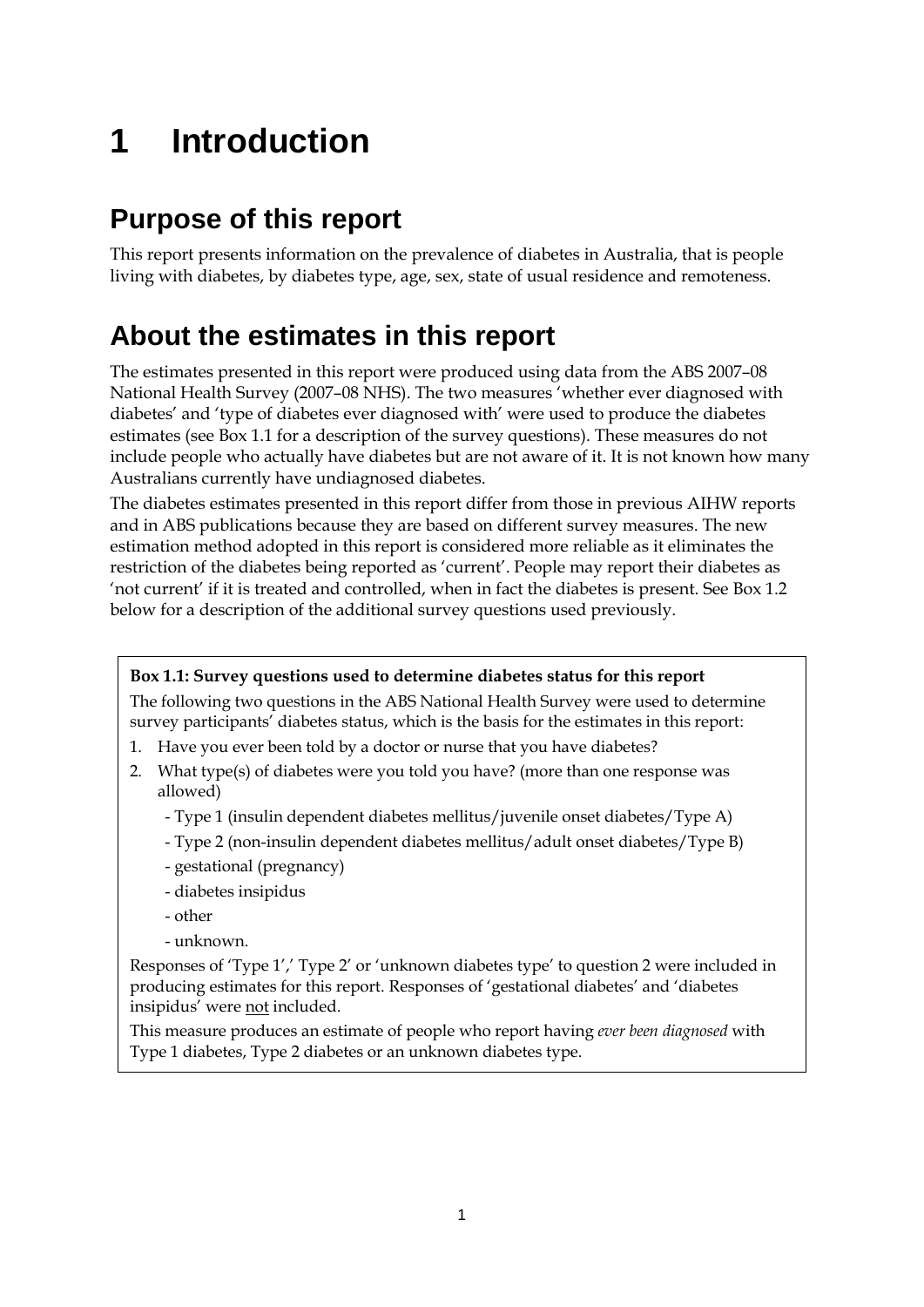### **Box 1.2: Additional survey questions used to determine diabetes status in previous AIHW publications and ABS publications**

In addition to the questions in Box 1.1, the following questions were used in determining survey participants' diabetes status in previous AIHW reports and ABS publications:

- 1. Do you *currently* have diabetes?
- 2. Which types of diabetes do you *currently* have? (more than one response was allowed)
	- Type 1 (insulin dependent diabetes mellitus/juvenile onset diabetes/Type A)
	- Type 2 (non-insulin dependent diabetes mellitus/adult onset diabetes/Type B)
	- gestational (pregnancy)
	- diabetes insipidus
	- other specify
	- unknown.

Responses of 'Type 1',' Type 2' or 'unknown diabetes type' were used in previous AIHW reports and ABS publications to produce estimates of people who report they *currently* have Type 1 diabetes, Type 2 diabetes or unknown diabetes type. This measure was then used to produce an estimate of people who report that they *currently* have diabetes. Gestational diabetes and diabetes insipidus were not included.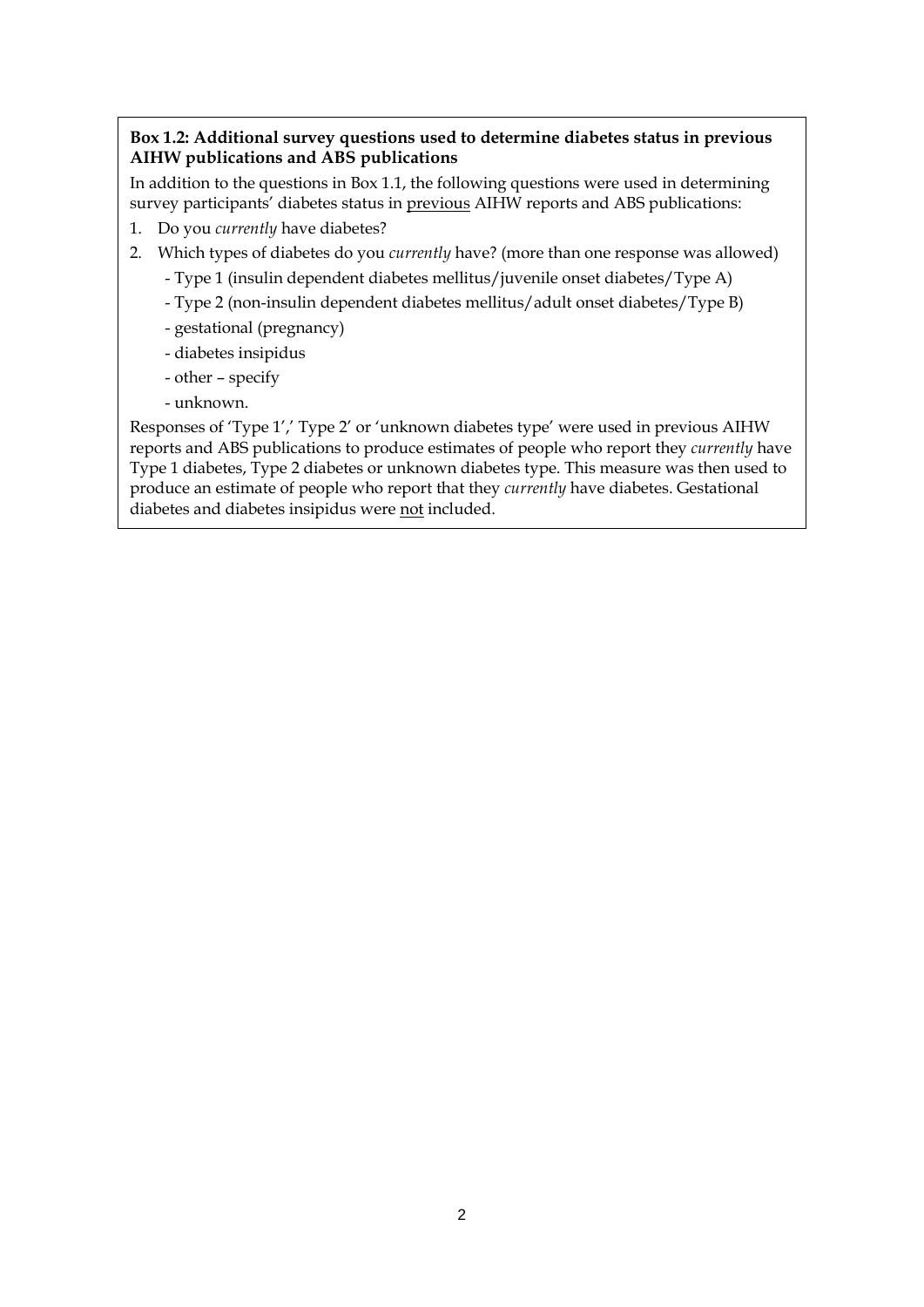# <span id="page-8-0"></span>**2 Prevalence of diabetes**

## <span id="page-8-1"></span>**Total diabetes**

## <span id="page-8-2"></span>**Number of people with diagnosed diabetes**

An estimated 898,800 Australians had been diagnosed with diabetes (excluding gestational diabetes) at some time in their lives according to self-reports in the 2007–08 NHS.

Approximately 87,100 people had Type 1 diabetes and 787,500 people had Type 2 diabetes based on the type of diabetes reported (Figure 1, Table A1). For the remainder, the type of diabetes was not known.

<span id="page-8-3"></span>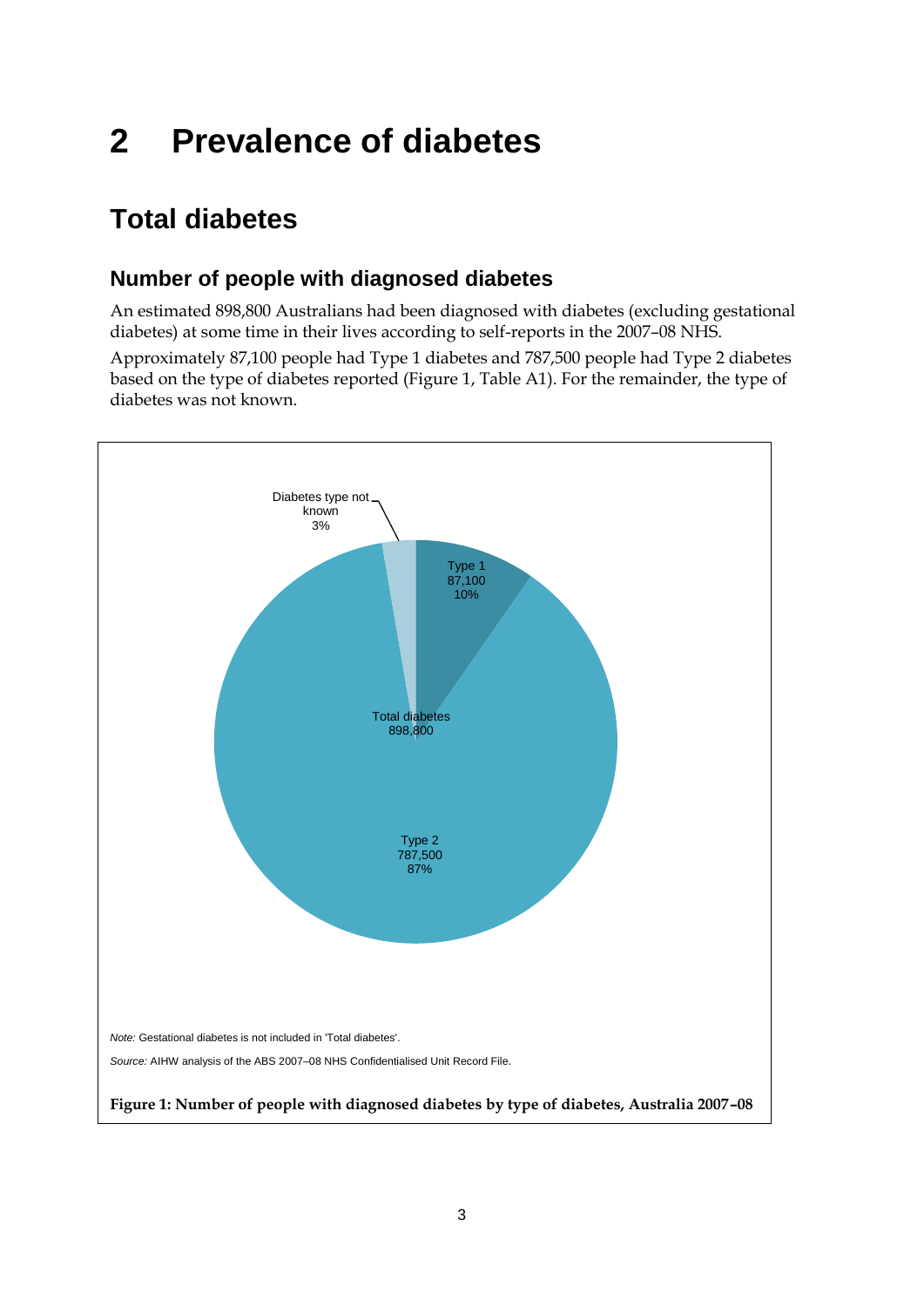### <span id="page-9-0"></span>**Distribution of people with diabetes by sex and age**

Of the 898,800 people with diabetes, 56% were males (501,300) and 44% were females (397,500). Approximately 96% of people with diabetes were 35 years old or more, and 43% were aged 65 years or more (Figure 2, Table A2).

<span id="page-9-1"></span>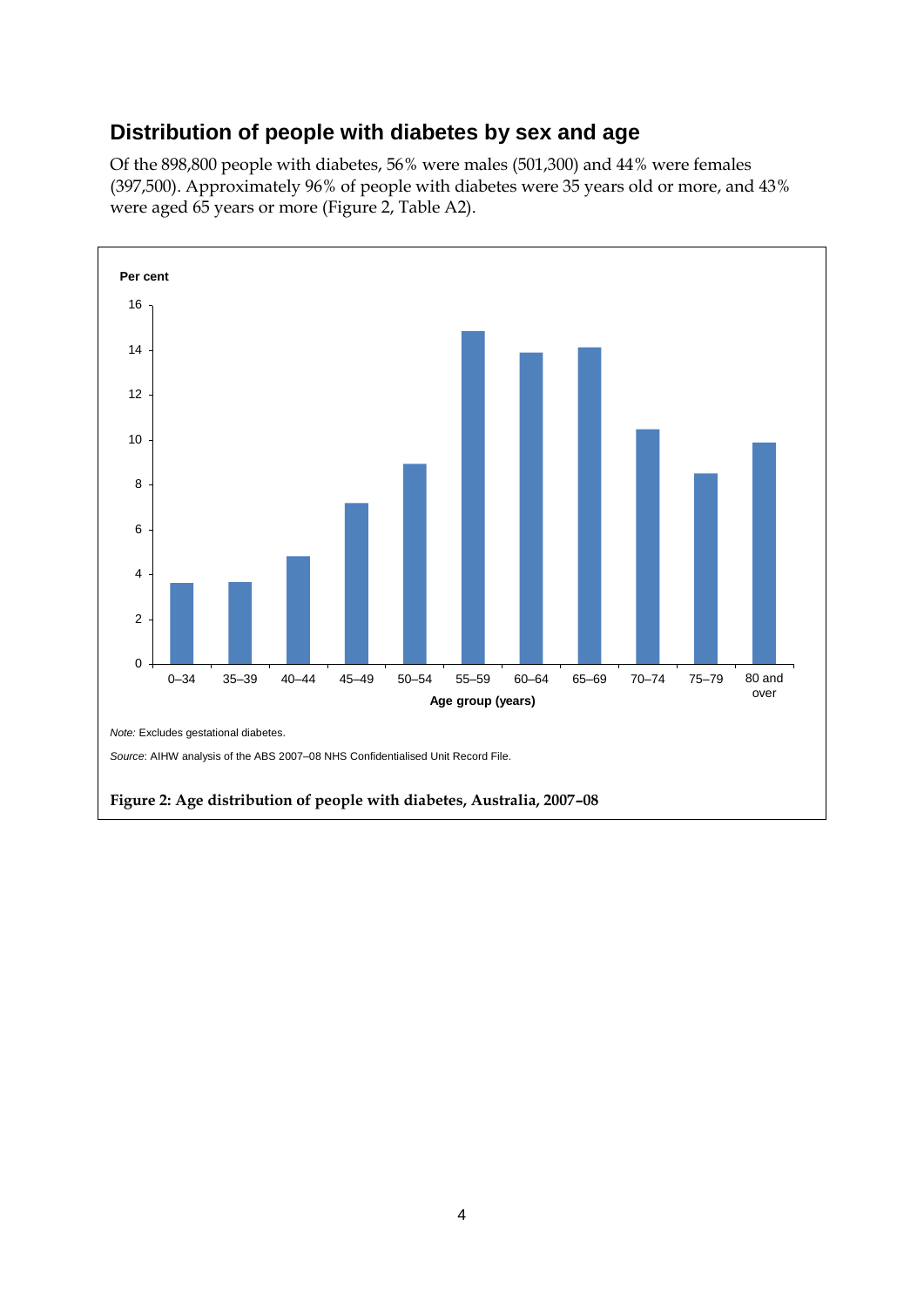## <span id="page-10-0"></span>**Proportion of people diagnosed with diabetes by sex and age**

In 2007–08, approximately 4.4% of Australians had been diagnosed with diabetes at some time in their lives. The proportion of males with diabetes (4.9%) was higher than that of females (3.8%). The proportion of people with diabetes increased with increasing age from 0.3% among those aged 0–34 years to 15.8% of 65–69 year olds. The proportion of people with diabetes then decreased gradually with increasing age to around 14% of those aged 80 years or more (Figure 3, Table A2).

<span id="page-10-1"></span>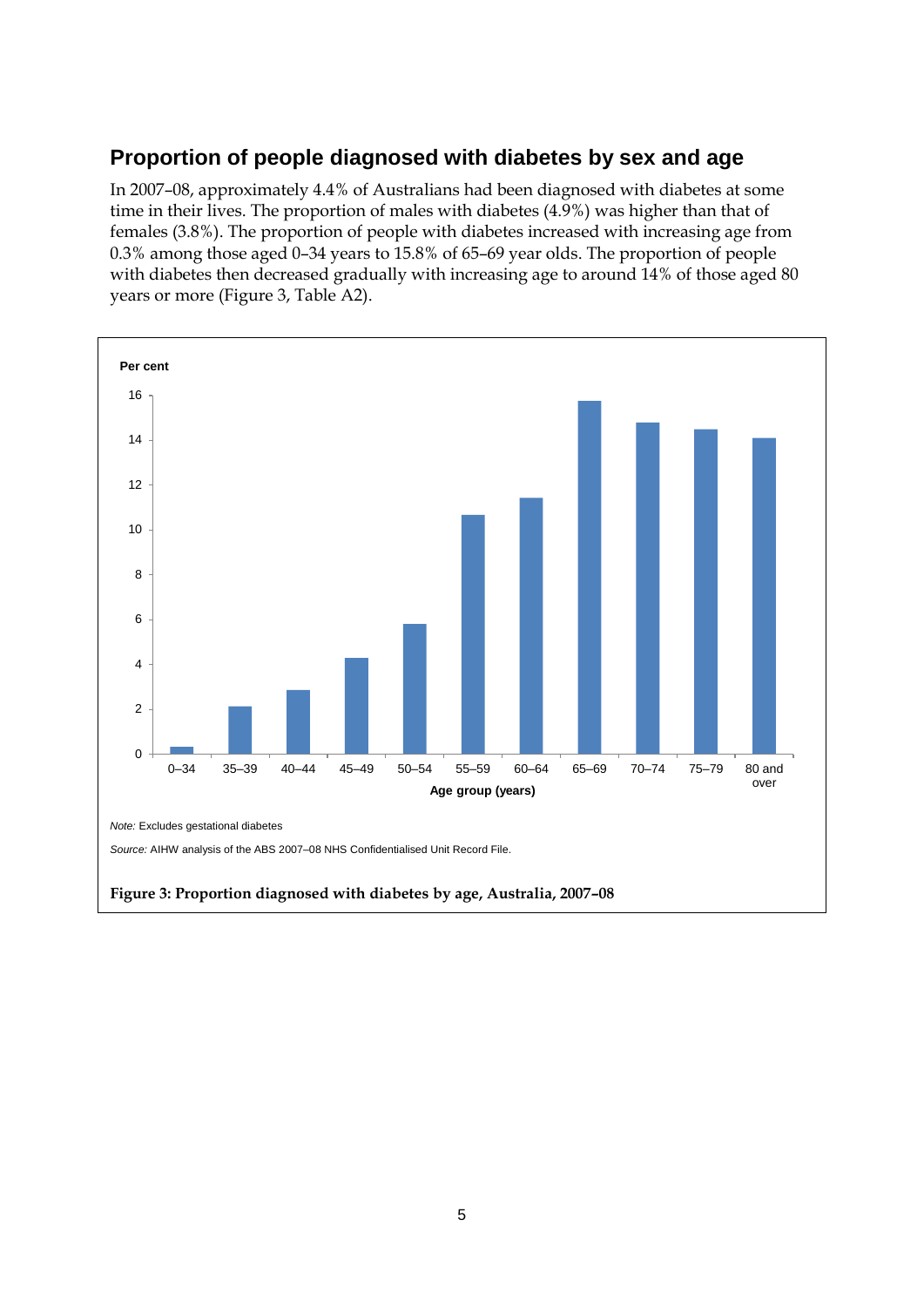## <span id="page-11-0"></span>**Number of people diagnosed with diabetes by state and territory**

In 2007–08, an estimated 307,200 people with diabetes lived in New South Wales, 208,000 in Victoria and 178,900 in Queensland. Approximately 80,400 lived in South Australia, 77,900 in Western Australia, 19,100 in Tasmania, 17,400 in the Northern Territory and 10,000 in the Australian Capital Territory (Figure 4, Table A4).

Note that the 2007–08 ABS National Health Survey did not include very remote areas. The exclusion of these persons has only a minor impact on the estimates produced for individual states and territories, with the exception of the Northern Territory (NT), where more than 1 in 5 people live in very remote areas. Estimates presented here for the Northern Territory also have a relative standard error (RSE) of more than 25%, so they should be used with caution. For further information on relative standard errors see the Glossary.

<span id="page-11-1"></span>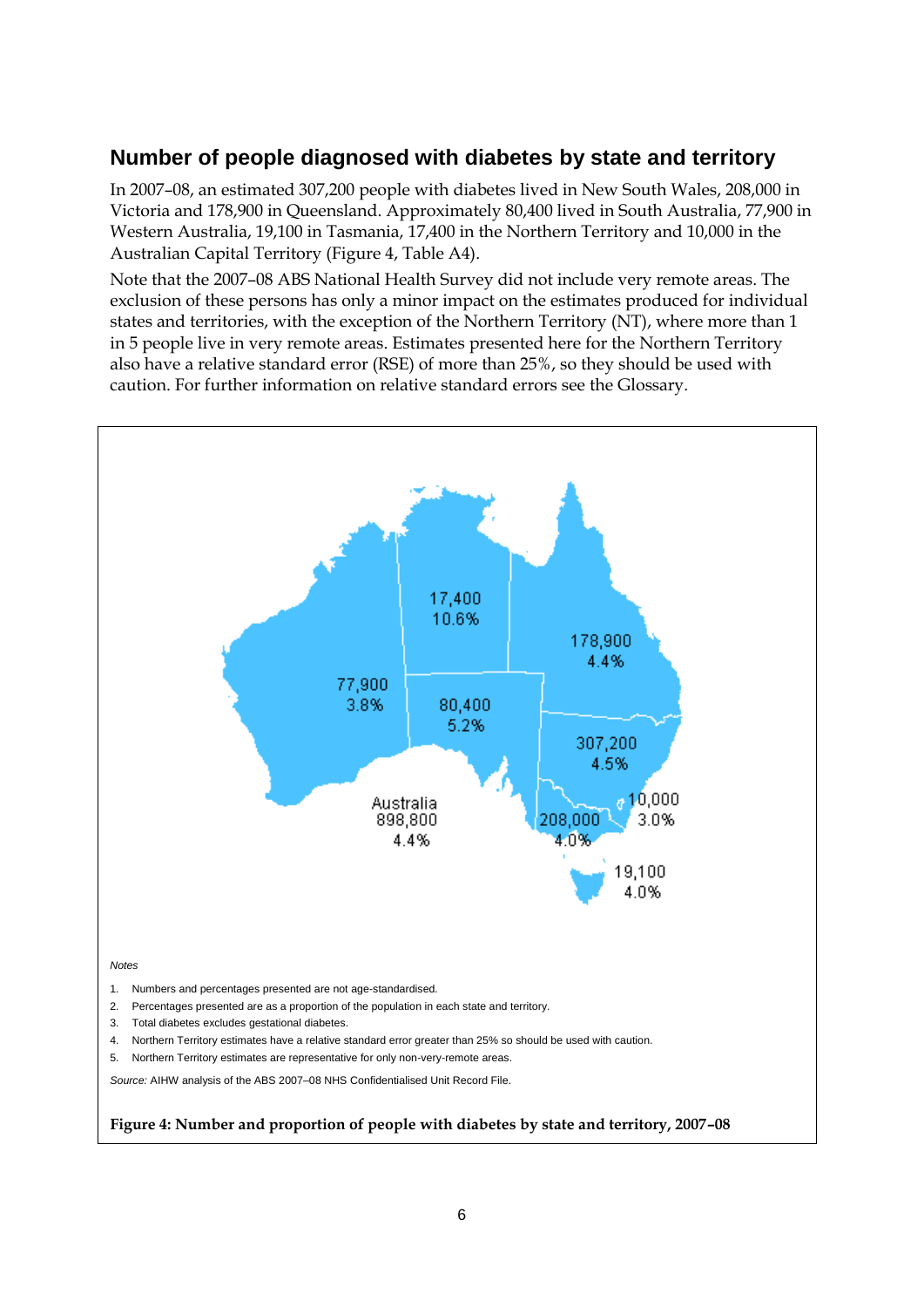## <span id="page-12-0"></span>**Proportion of people with diabetes by state and territory**

The proportion of people with diabetes ranged from 3.0% in the ACT to 10.6% in the NT. Compared with the national average, the crude proportion of people with diabetes was significantly lower in the ACT, whereas there were no significant differences for the states or the NT (Figure 5, Table A4). After adjusting for differences in age structure, the difference between the ACT and Australia was not statistically significant. This indicates that the difference between the ACT and Australia is due, at least in part, to the fact that people living in the ACT are slightly younger on average.

<span id="page-12-1"></span>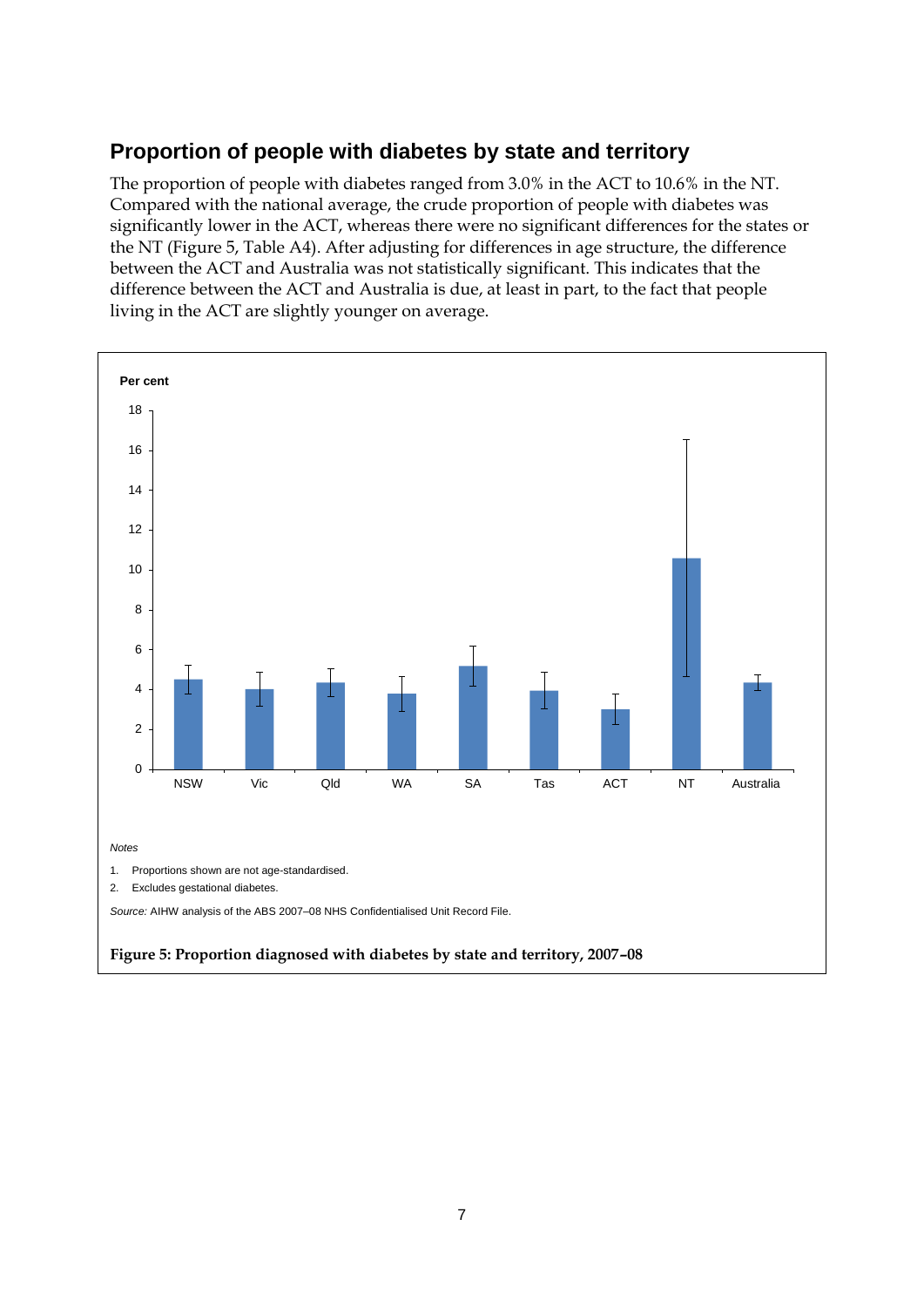## <span id="page-13-0"></span>**People diagnosed with diabetes by remoteness**

Of the 898,800 Australians with diabetes, around 557,700 (62%) lived in Australia's major cities, 230,700 (26%) in inner regional areas and 110,400 (12%) in outer regional or remote areas (Table A5). Note that the 2007–08 ABS National Health Survey did not include very remote areas. See 'Australian Standard Geographical Classification (ASGC) Remoteness Areas' in the Glossary for an explanation of the remoteness area categories.

The proportion with diabetes was similar in inner regional areas (5.2% of the population) and outer regional or remote areas (5.1%) but was lower in major cities (4.0%) (Figure 6, Table A5). After accounting for age differences between areas, the difference between major cities and inner regional/outer regional/remote areas was not statistically significant. This indicates that the difference between major cities and these other areas is due, at least in part, to the fact that people living in regional/remote areas tend to be older on average.

<span id="page-13-1"></span>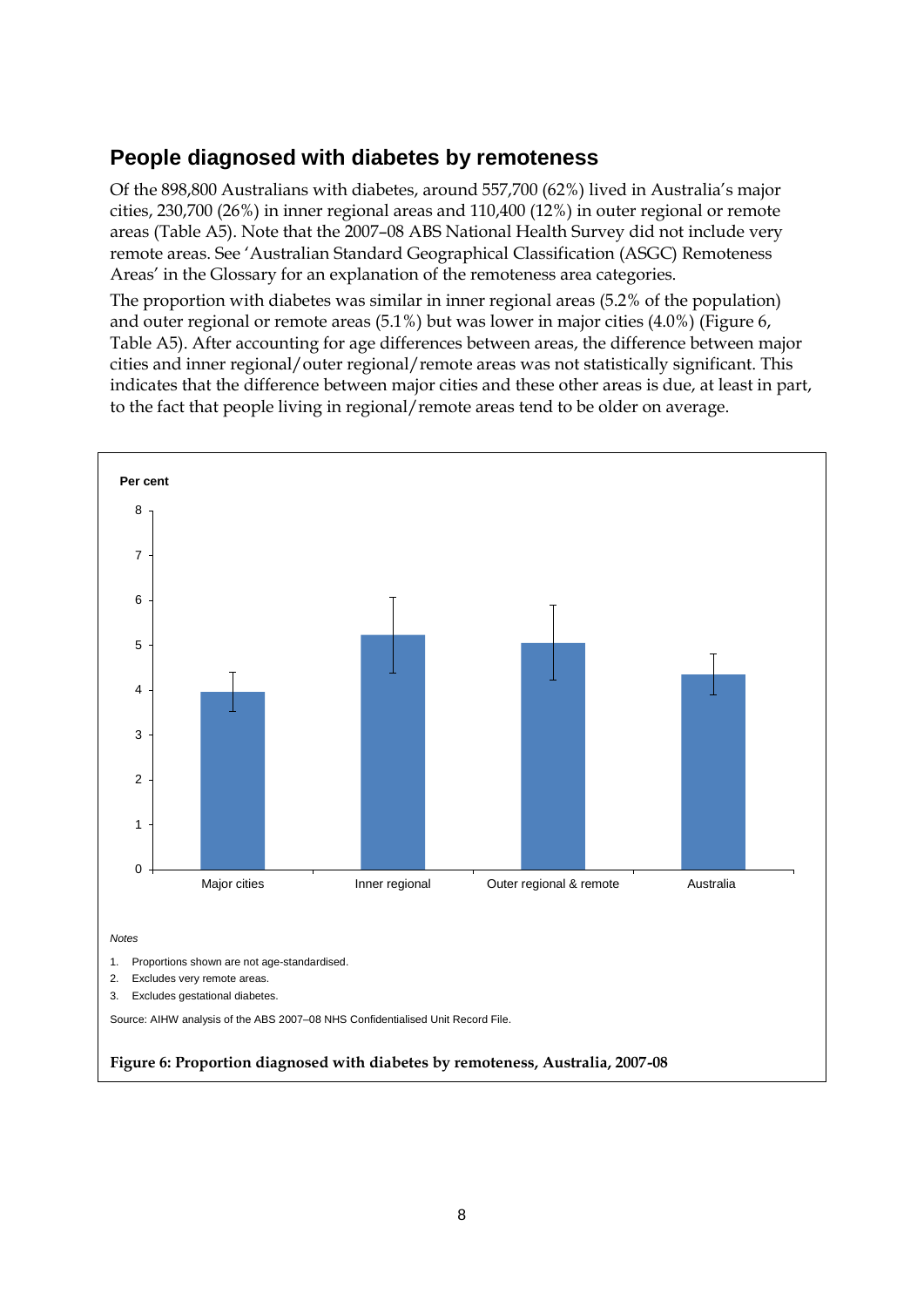## <span id="page-14-0"></span>**Type 1 diabetes**

Approximately 87,100 Australians (0.4% of the Australian population) had been diagnosed with Type 1 diabetes based on self-reports in the 2007–08 NHS (Table A6). Around 53% of them were 45 years old or more. Just over half (53%) were males and 47% were females.

Of all people aged 45 years or more, 0.6% had been diagnosed with Type 1 diabetes, compared with 0.3% among those aged less than 45 years. However, some of this difference may be due to some people with Type 2 diabetes who use insulin reporting in the survey that they have Type 1 diabetes.

The proportion of people diagnosed with Type 1 diabetes living in regional or remote areas (0.5%) was similar to that living in major cities (0.4%) (Table A7).

The level of detail on prevalence of Type 1 diabetes that we can obtain from the National Health Survey is limited. Due to the fact that the proportion of the population with Type 1 diabetes is very small, the survey sample can only reliably support population estimates for the broad age groups presented above, and reliable estimates cannot be produced for all states and territories.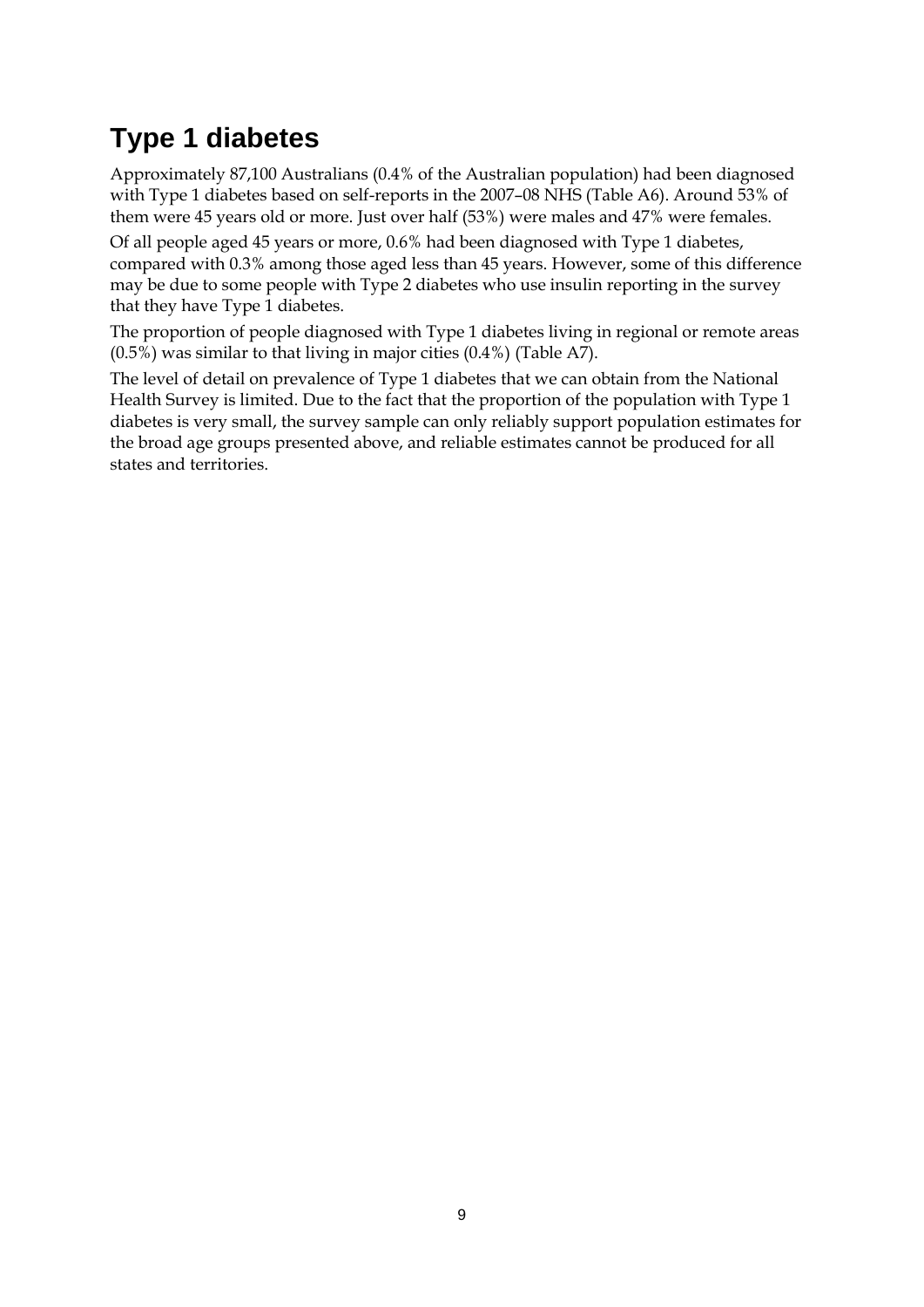## <span id="page-15-0"></span>**Type 2 diabetes**

### <span id="page-15-1"></span>**Number of people with Type 2 diabetes**

Approximately 787,500 Australians had been diagnosed with Type 2 diabetes based on selfreports in the 2007–08 NHS. About 444,300 were males (56%) and 343,200 were females (44%). Around 92% of people with Type 2 diabetes were 45 years old or more and 45% were 65 years or older (Figure 7, Table A8).

<span id="page-15-2"></span>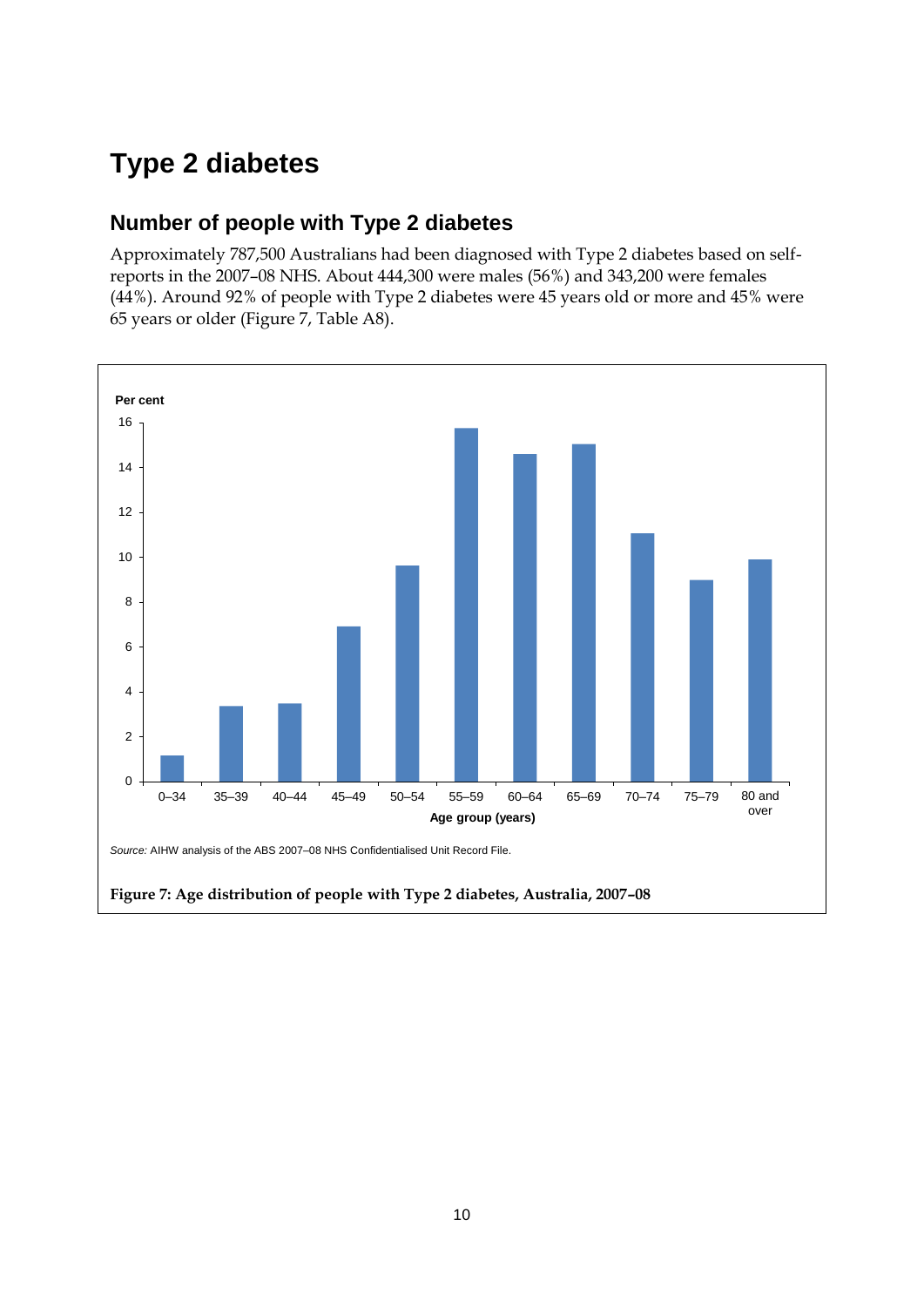## <span id="page-16-0"></span>**Proportion of people with Type 2 diabetes by sex and age**

In 2007–08, approximately 3.8% of Australians had been diagnosed with Type 2 diabetes. The proportion of males with Type 2 diabetes (4.3%) was higher than for females (3.3%). The proportion of people who had Type 2 diabetes increased with increasing age from around 0.1% of those aged 0–34 years to 14.7% of 65-69 year olds. The proportion with Type 2 diabetes then decreased with increasing age to 12.4% of people aged 80 years or more (Figure 8, Table A8).

<span id="page-16-1"></span>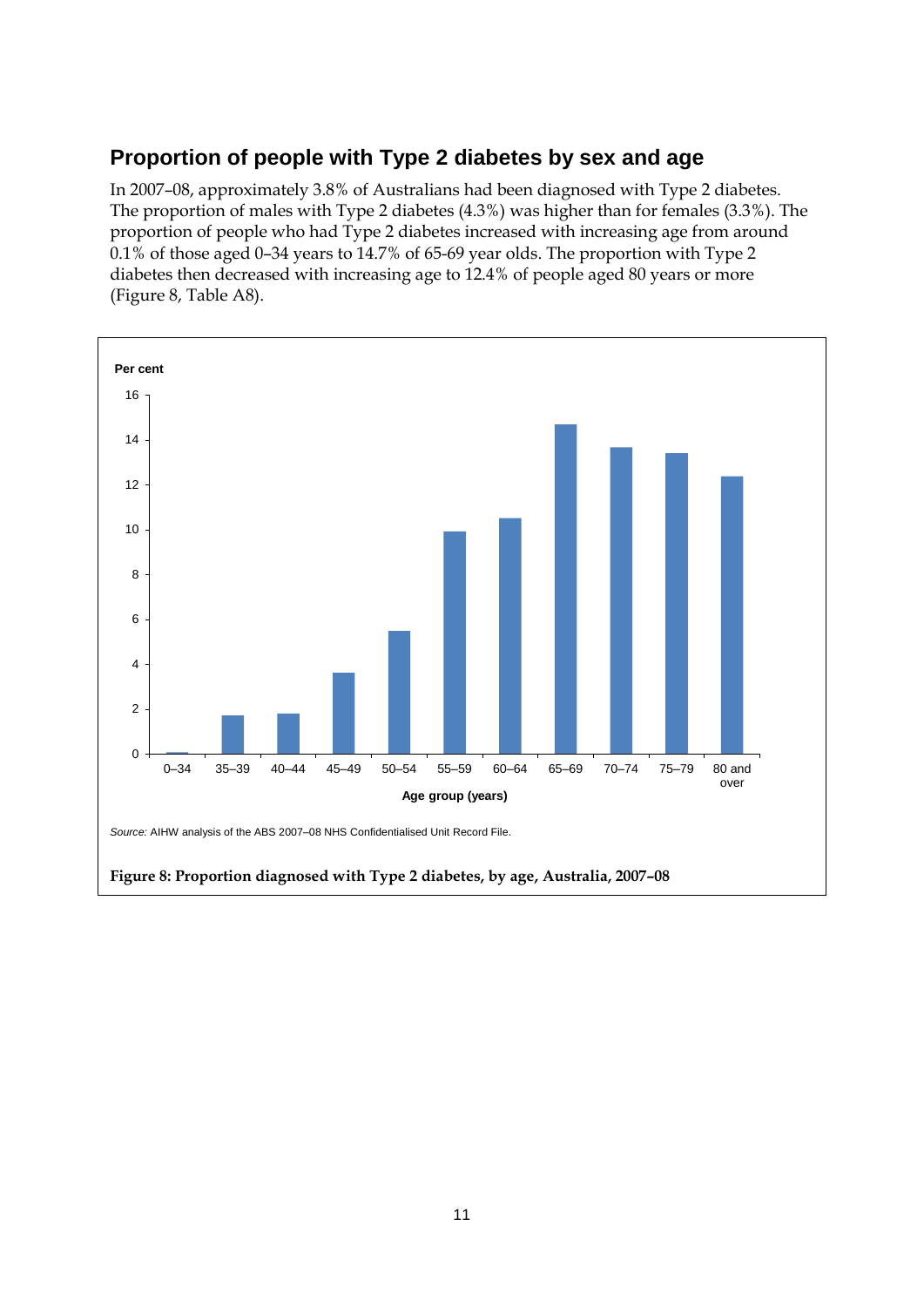## <span id="page-17-0"></span>**Number of people with Type 2 diabetes by state and territory**

Of the 787,500 Australians with Type 2 diabetes, approximately 274,200 lived in New South Wales, 184,700 in Victoria and 154,000 in Queensland. About 68,900 lived in Western Australia and 68,800 in South Australia, 16,300 in Tasmania, 12,700 in the Northern Territory and 8,000 in the Australian Capital Territory (Figure 9, Table A10).

Note that the 2007–08 ABS National Health Survey did not include very remote areas. The exclusion of these persons has only a minor impact on the estimates produced for individual states and territories, with the exception of the Northern Territory, where more than 1 in 5 people live in very remote areas. Estimates presented here for the Northern Territory also have a relative standard error of more than 25%, so they should be used with caution. For further information on relative standard errors see the Glossary.

<span id="page-17-1"></span>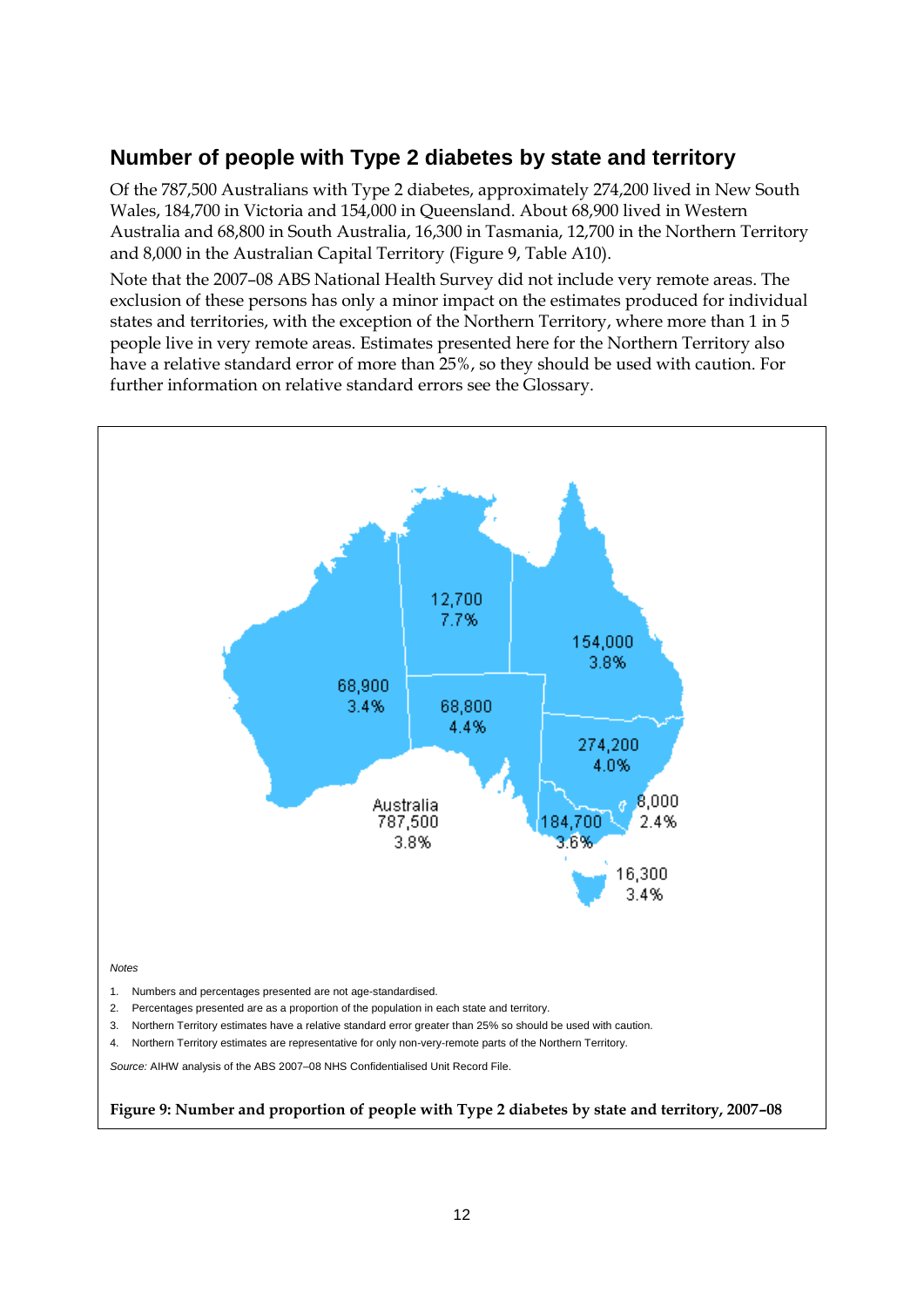## <span id="page-18-0"></span>**Proportion of people with Type 2 diabetes by state and territory**

The proportion of people with Type 2 diabetes ranged from 2.4% in the ACT to 7.7% in the NT (Table A10). The proportion of people with Type 2 diabetes did not differ significantly from the national average for any state or territory, except for the ACT which was lower (Figure 10). However, after adjusting for differences in age, the difference between the ACT and Australia was also not statistically significant. This indicates that the difference between the ACT and Australia is due, at least in part, to the fact that people living in the ACT are slightly younger on average.

<span id="page-18-1"></span>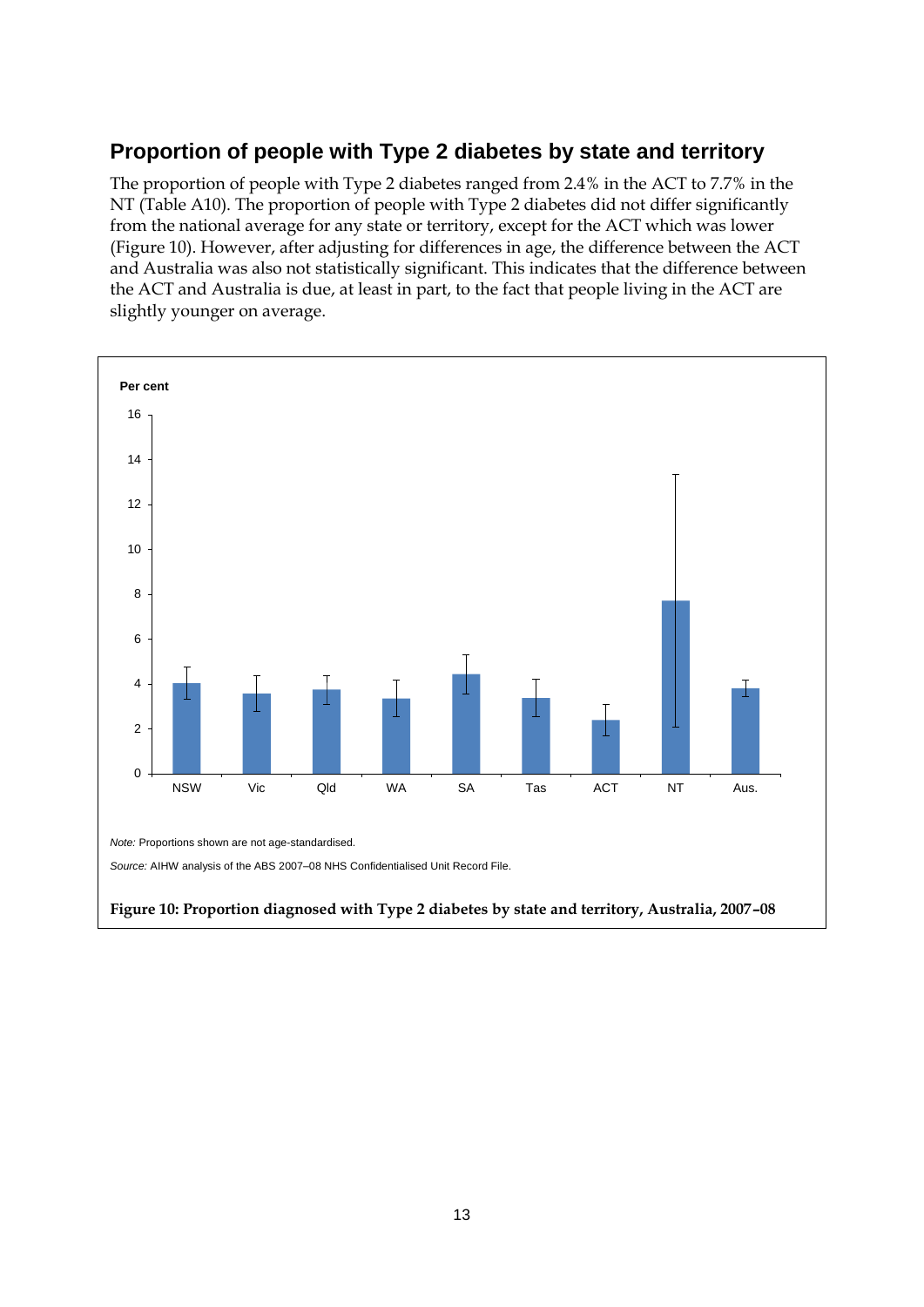### <span id="page-19-0"></span>**People diagnosed with Type 2 diabetes by remoteness**

Of the 787,500 Australians with Type 2 diabetes, approximately 63% lived in Australia's major cities (495,800), 25% in inner regional areas (193,400) and 12% in outer regional or remote areas (98,400) (Table A11). Note that the 2007–08 ABS National Health Survey did not include very remote areas. See 'Australian Standard Geographical Classification (ASGC) Remoteness Areas' in the Glossary for an explanation of the remoteness area categories. The proportion of people with Type 2 diabetes was similar across regions—3.5% in major cities, 4.4% in inner regional areas and 4.5% in outer regional or remote areas (Figure 11).

<span id="page-19-1"></span>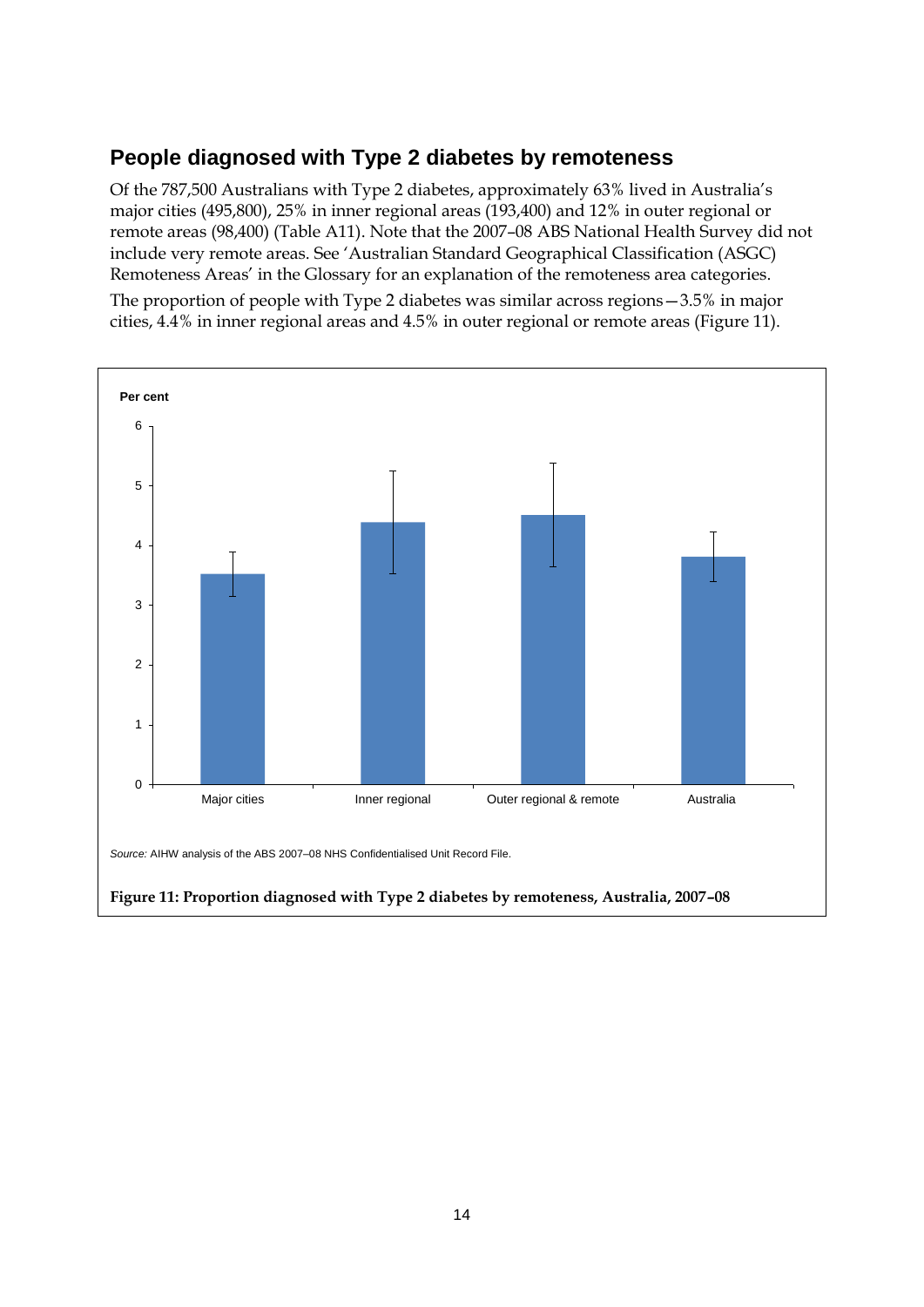## **Appendix: Detailed statistical tables**

Note that columns and rows in tables may not add to the totals presented due to rounding.

|                               | <b>Males</b>  |          |                                                             | <b>Females</b> |          |                                                             | <b>Persons</b> |          |                                                             |
|-------------------------------|---------------|----------|-------------------------------------------------------------|----------------|----------|-------------------------------------------------------------|----------------|----------|-------------------------------------------------------------|
| Type of<br>diabetes           | <b>Number</b> | Per cent | <b>Proportion with</b><br>diabetes in the<br>population (%) | <b>Number</b>  | Per cent | <b>Proportion with</b><br>diabetes in the<br>population (%) | <b>Number</b>  | Per cent | <b>Proportion with</b><br>diabetes in the<br>population (%) |
| Type 1 diabetes               | 45,800        | 9.1      | 0.4                                                         | 41.300         | 10.4     | 0.4                                                         | 87.100         | 9.7      | 0.4                                                         |
| Type 2 diabetes               | 444.300       | 88.6     | 4.3                                                         | 343.200        | 86.3     | 3.3                                                         | 787.500        | 87.6     | 3.8                                                         |
| Total diabetes <sup>(b)</sup> | 501.300       | 100.0    | 4.9                                                         | 397,500        | 100.0    | 3.8                                                         | 898.800        | 100.0    | 4.4                                                         |

**Table A1: People ever diagnosed(a) with diabetes, by sex and type of diabetes, Australia, 2007–08**

(a) Based on survey participants' self-reported information.

<span id="page-20-1"></span><span id="page-20-0"></span>(b) Total includes people who did not know which type of diabetes they have but excludes gestational diabetes.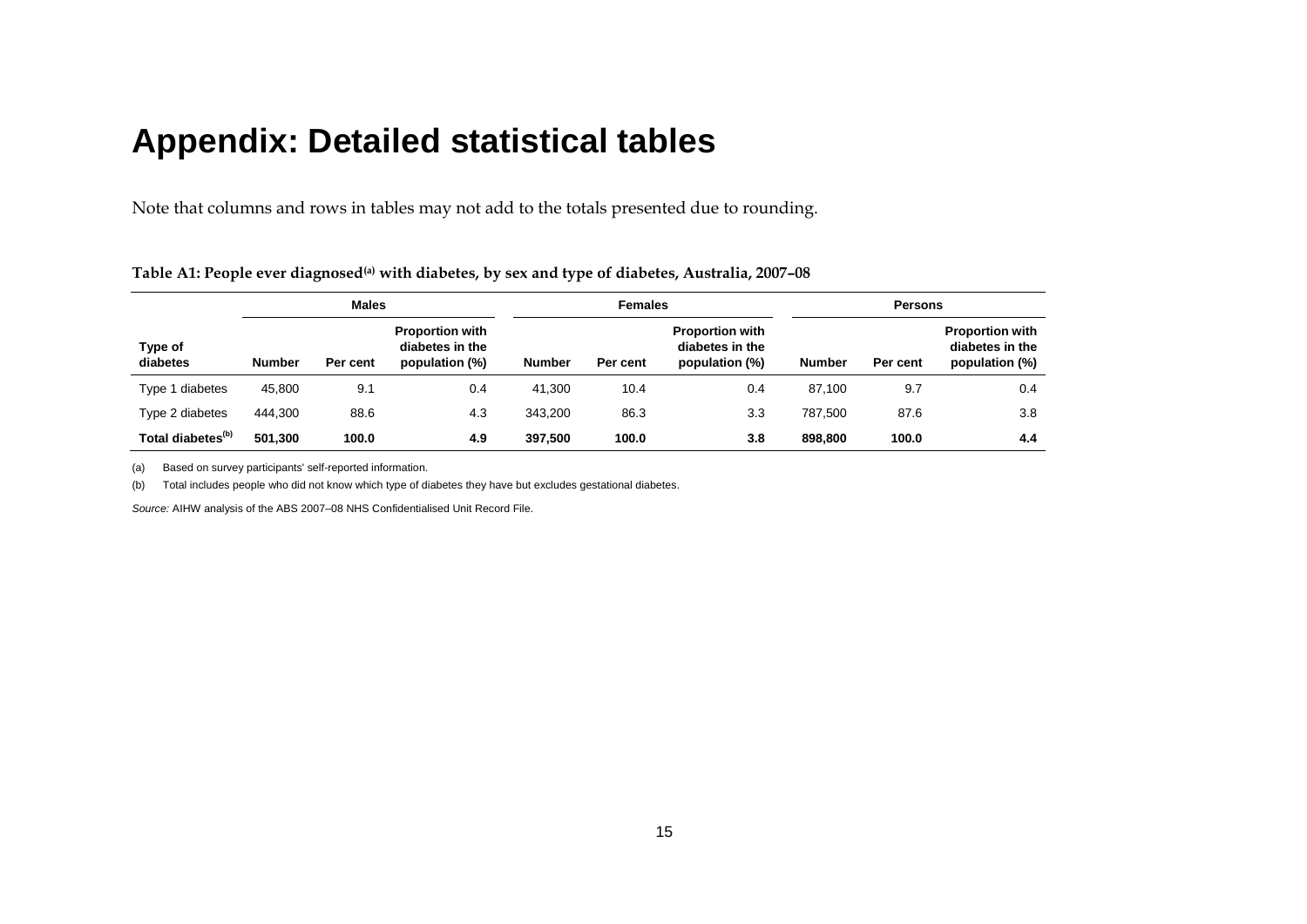| Age group<br>(years)    | . .<br><b>Number</b> | Per cent | Proportion with diabetes in<br>the population (%) |
|-------------------------|----------------------|----------|---------------------------------------------------|
| $0 - 34$                | 32,600               | 3.6      | 0.3                                               |
| $35 - 39$               | 32,900               | 3.7      | 2.1                                               |
| $40 - 44$               | 43,400               | 4.8      | 2.9                                               |
| $45 - 49$               | 64,600               | 7.2      | 4.3                                               |
| $50 - 54$               | 80,300               | 8.9      | 5.8                                               |
| $55 - 59$               | 133,400              | 14.8     | 10.7                                              |
| $60 - 64$               | 125,000              | 13.9     | 11.4                                              |
| 65-69                   | 127,100              | 14.1     | 15.8                                              |
| $70 - 74$               | 94,300               | 10.5     | 14.8                                              |
| $75 - 79$               | 76,500               | 8.5      | 14.5                                              |
| 80 and over             | 88,800               | 9.9      | 14.1                                              |
| All ages <sup>(b)</sup> | 898,800              | 100.0    | 4.4                                               |

<span id="page-21-0"></span>**Table A2: People ever diagnosed(a) with diabetes, by age, Australia, 2007–08**

(a) Based on survey participants' self-reported information.

(b) Total includes people who did not know which type of diabetes they have but excludes gestational diabetes.

*Source:* AIHW analysis of the ABS 2007–08 NHS Confidentialised Unit Record File.

|                         |               | <b>Males</b> |                                                             |               | <b>Females</b> |                                                             |
|-------------------------|---------------|--------------|-------------------------------------------------------------|---------------|----------------|-------------------------------------------------------------|
| Age group<br>(years)    | <b>Number</b> | Per cent     | <b>Proportion with</b><br>diabetes in the<br>population (%) | <b>Number</b> | Per cent       | <b>Proportion with</b><br>diabetes in the<br>population (%) |
| $0 - 44$                | 50,400        | 10.1         | 0.8                                                         | 58,400        | 14.7           | 0.9                                                         |
| $45 - 49$               | 27,600        | 5.5          | 3.7                                                         | 37,000        | 9.3            | 4.8                                                         |
| $50 - 54$               | 51,900        | 10.4         | 7.6                                                         | 28,400        | 7.1            | 4.1                                                         |
| $55 - 59$               | 71,000        | 14.2         | 11.5                                                        | 62,500        | 15.7           | 9.9                                                         |
| $60 - 64$               | 84,500        | 16.9         | 15.2                                                        | 40,500        | 10.2           | 7.5                                                         |
| $65 - 69$               | 84,600        | 16.9         | 21.2                                                        | 42,500        | 10.7           | 10.4                                                        |
| $70 - 74$               | 60,200        | 12.0         | 19.6                                                        | 34,100        | 8.6            | 10.3                                                        |
| 75-79                   | 40,100        | 8.0          | 16.3                                                        | 36,400        | 9.2            | 12.9                                                        |
| 80 and over             | 31,000        | 6.2          | 12.0                                                        | 57,900        | 14.6           | 15.5                                                        |
| All ages <sup>(b)</sup> | 501,300       | 100.0        | 4.9                                                         | 397,500       | 100.0          | 3.8                                                         |

#### <span id="page-21-1"></span>**Table A3: People ever diagnosed(a) with diabetes, by sex and age, Australia, 2007–08**

(a) Based on survey participants' self-reported information.

(b) Total includes people who did not know which type of diabetes they have but excludes gestational diabetes.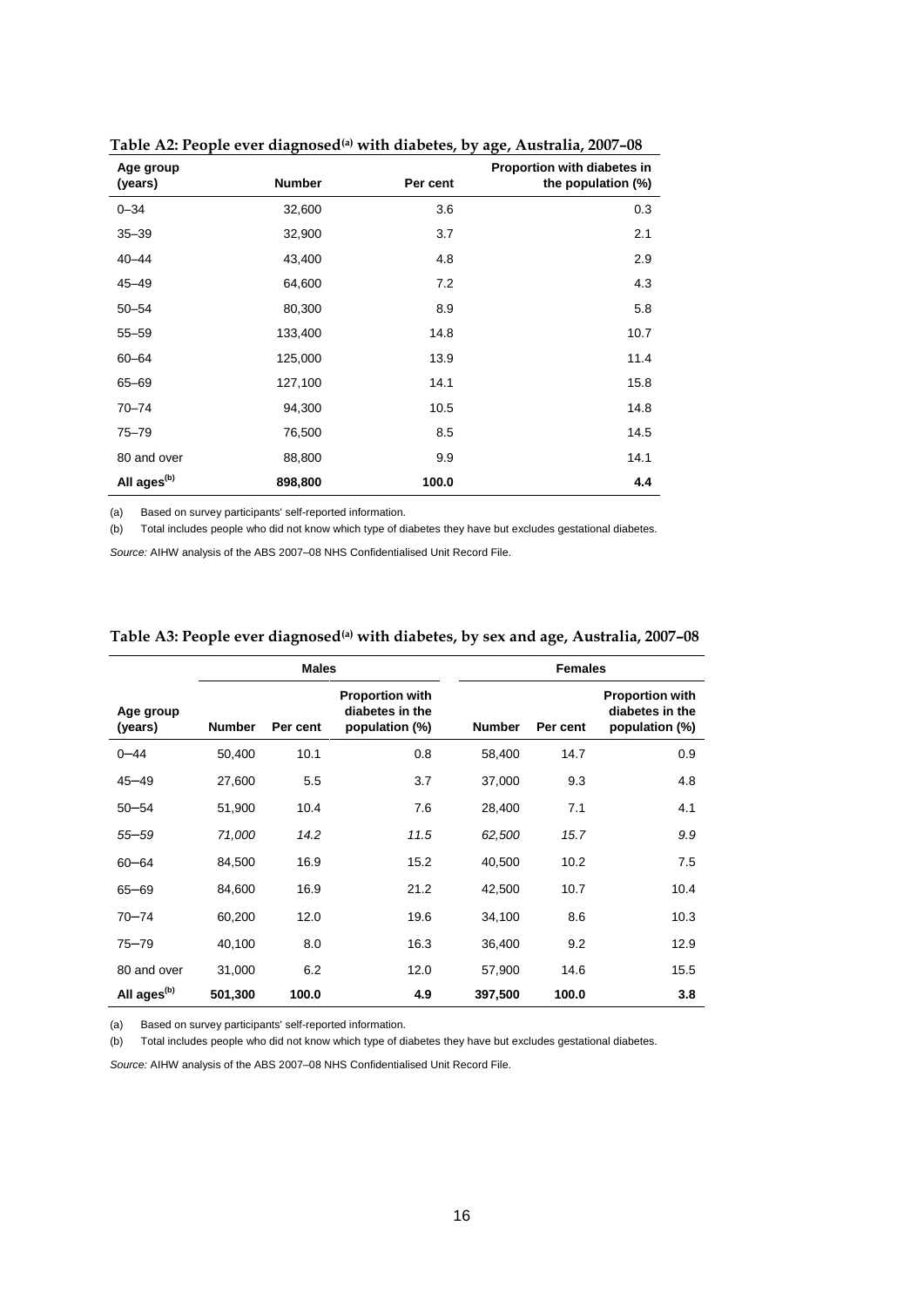|  | Table A4: People ever diagnosed <sup>(a)</sup> with diabetes, by state and territory, Australia, 2007-08 |
|--|----------------------------------------------------------------------------------------------------------|
|  |                                                                                                          |

|                                     | <b>Males</b>  |          |                                                             | <b>Females</b> |          |                                                             | <b>Persons</b> |          |                                                             |              |
|-------------------------------------|---------------|----------|-------------------------------------------------------------|----------------|----------|-------------------------------------------------------------|----------------|----------|-------------------------------------------------------------|--------------|
| State of usual residence            | <b>Number</b> | Per cent | <b>Proportion with</b><br>diabetes in the<br>population (%) | <b>Number</b>  | Per cent | <b>Proportion with</b><br>diabetes in the<br>population (%) | <b>Number</b>  | Per cent | <b>Proportion with</b><br>diabetes in the<br>population (%) | 95% CI       |
| <b>New South Wales</b>              | 165,500       | 33.0     | 4.9                                                         | 141,700        | 35.6     | 4.1                                                         | 307,200        | 34.2     | 4.5                                                         | $3.8 - 5.2$  |
| Victoria                            | 112,700       | 22.5     | 4.4                                                         | 95,300         | 24.0     | 3.7                                                         | 208,000        | 23.1     | 4.0                                                         | $3.2 - 4.9$  |
| Queensland                          | 105,000       | 20.9     | 5.1                                                         | 73,900         | 18.6     | 3.6                                                         | 178,900        | 19.9     | 4.4                                                         | $3.7 - 5.0$  |
| Western Australia                   | 54,200        | 10.8     | 5.2                                                         | 23,700         | 6.0      | 2.3                                                         | 77,900         | 8.7      | 3.8                                                         | $2.9 - 4.7$  |
| South Australia                     | 37,500        | 7.5      | 4.9                                                         | 42,900         | 10.8     | 5.5                                                         | 80,400         | 8.9      | 5.2                                                         | $4.2 - 6.2$  |
| Tasmania                            | 11,200        | 2.2      | 4.7                                                         | 7,900          | 2.0      | 3.2                                                         | 19,100         | 2.1      | 4.0                                                         | $3.0 - 4.9$  |
| <b>Australian Capital Territory</b> | 5,200         | 1.0      | 3.2                                                         | 4,800          | 1.2      | 2.9                                                         | 10,000         | 1.1      | 3.0                                                         | $2.2 - 3.8$  |
| Northern Territory <sup>(b)</sup>   | *10,000       | $*2.0$   | $*11.7$                                                     | $*7,400$       | $*1.9$   | $*9.4$                                                      | $*17,400$      | $*1.9$   | $*10.6$                                                     | $4.6 - 16.5$ |
| Australia <sup>(c)</sup>            | 501,300       | 100.0    | 4.9                                                         | 397,500        | 100.0    | 3.8                                                         | 898,800        | 100.0    | 4.4                                                         | $4.0 - 4.7$  |

<span id="page-22-0"></span>\* The RSE for this estimate is between 25 and 50% and should be treated with caution.

(a) Based on survey participants' self-reported information.

(b) Northern Territory estimates are only representative of non-very-remote parts of the Northern Territory because the 2007–08 National Health Survey sample excluded persons living in very remote areas. Such people account for over one-fifth of the population in the Northern Territory.

(c) Total diabetes includes people who did not know which type of diabetes they have but excludes gestational diabetes.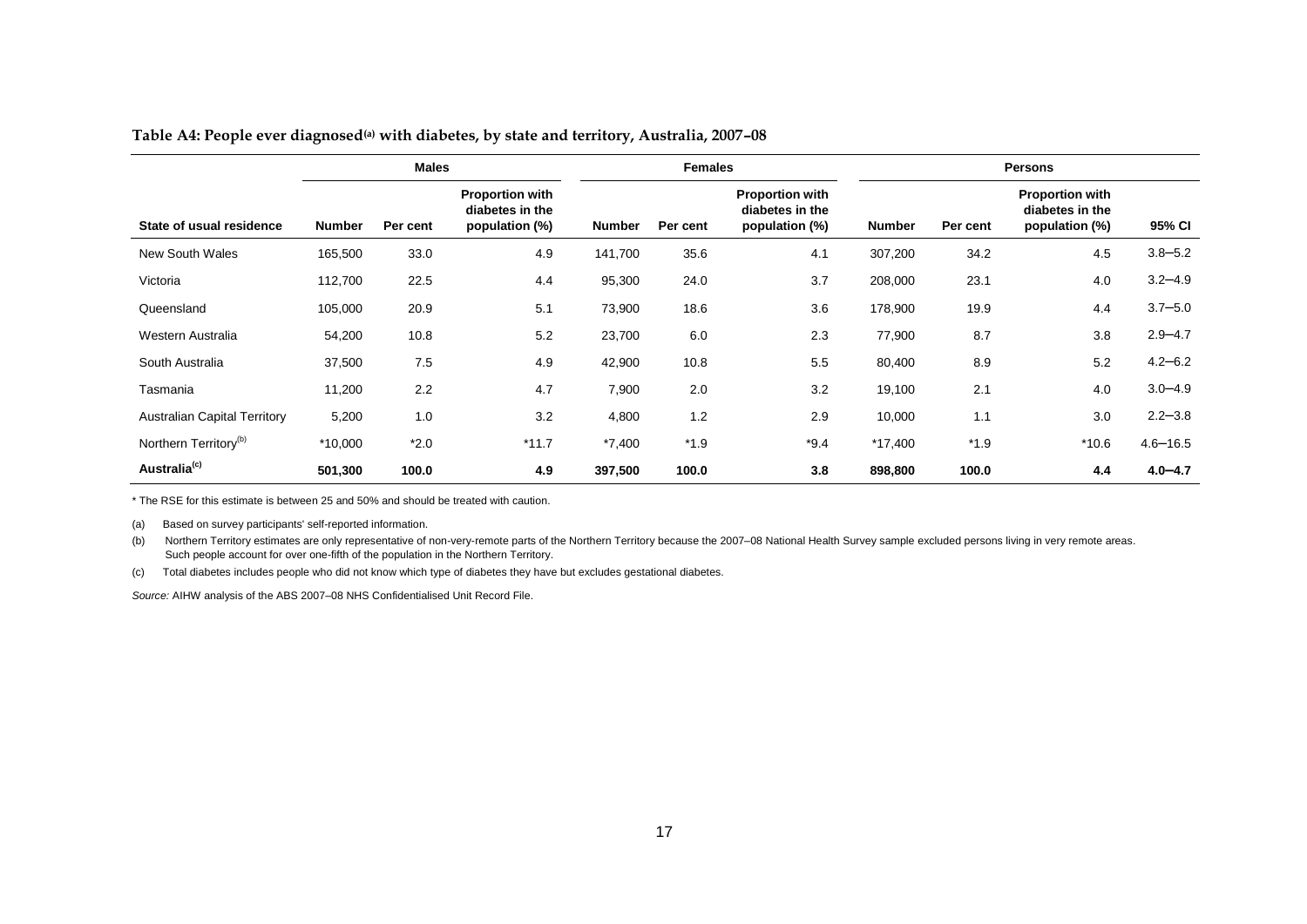#### **Table A5: People ever diagnosed(a) with diabetes, by remoteness(b), 2007–08**

|                                          | <b>Males</b> |          |                                                             | <b>Females</b> |          |                                                             | <b>Persons</b> |          |                                                             |             |
|------------------------------------------|--------------|----------|-------------------------------------------------------------|----------------|----------|-------------------------------------------------------------|----------------|----------|-------------------------------------------------------------|-------------|
| Remoteness area                          | Number       | Per cent | <b>Proportion with</b><br>diabetes in the<br>population (%) | Number         | Per cent | <b>Proportion with</b><br>diabetes in the<br>population (%) | <b>Number</b>  | Per cent | <b>Proportion with</b><br>diabetes in the<br>population (%) | 95% CI      |
| Major cities                             | 302,100      | 60.3     | 4.3                                                         | 255,600        | 64.3     | 3.6                                                         | 557.700        | 62.1     | 4.0                                                         | $3.5 - 4.4$ |
| Inner regional                           | 130,400      | 26.0     | 6.0                                                         | 100,300        | 25.2     | 4.5                                                         | 230.700        | 25.7     | 5.2                                                         | $4.4 - 6.1$ |
| Outer regional and remote <sup>(b)</sup> | 68,800       | 13.7     | 6.2                                                         | 41.600         | 10.5     | 3.9                                                         | 110.400        | 12.3     | 5.1                                                         | $4.2 - 5.9$ |
| <b>Australia</b>                         | 501,300      | 100.0    | 4.9                                                         | 397.500        | 100.0    | 3.8                                                         | 898,800        | 100.0    | 4.4                                                         | $4.6 - 5.5$ |

(a) Based on survey participants' self-reported information.

(b) The ABS National Health Survey excluded persons living in very remote areas of Australia.

*Source:* AIHW analysis of the ABS 2007–08 NHS Confidentialised Unit Record File.

#### **Table A6: People ever diagnosed(a) with Type 1 diabetes, by age, Australia, 2007–08**

<span id="page-23-0"></span>

| Age group (years) | <b>Number</b> | Per cent | Proportion with Type 1 diabetes in<br>the population (%) |
|-------------------|---------------|----------|----------------------------------------------------------|
| $0 - 44$          | 40.600        | 46.7     | 0.3                                                      |
| 45 and over       | 46.500        | 53.3     | 0.6                                                      |
| Total             | 87.100        | 100.0    | 0.4                                                      |

<span id="page-23-1"></span>(a) Based on survey participants' self-reported information.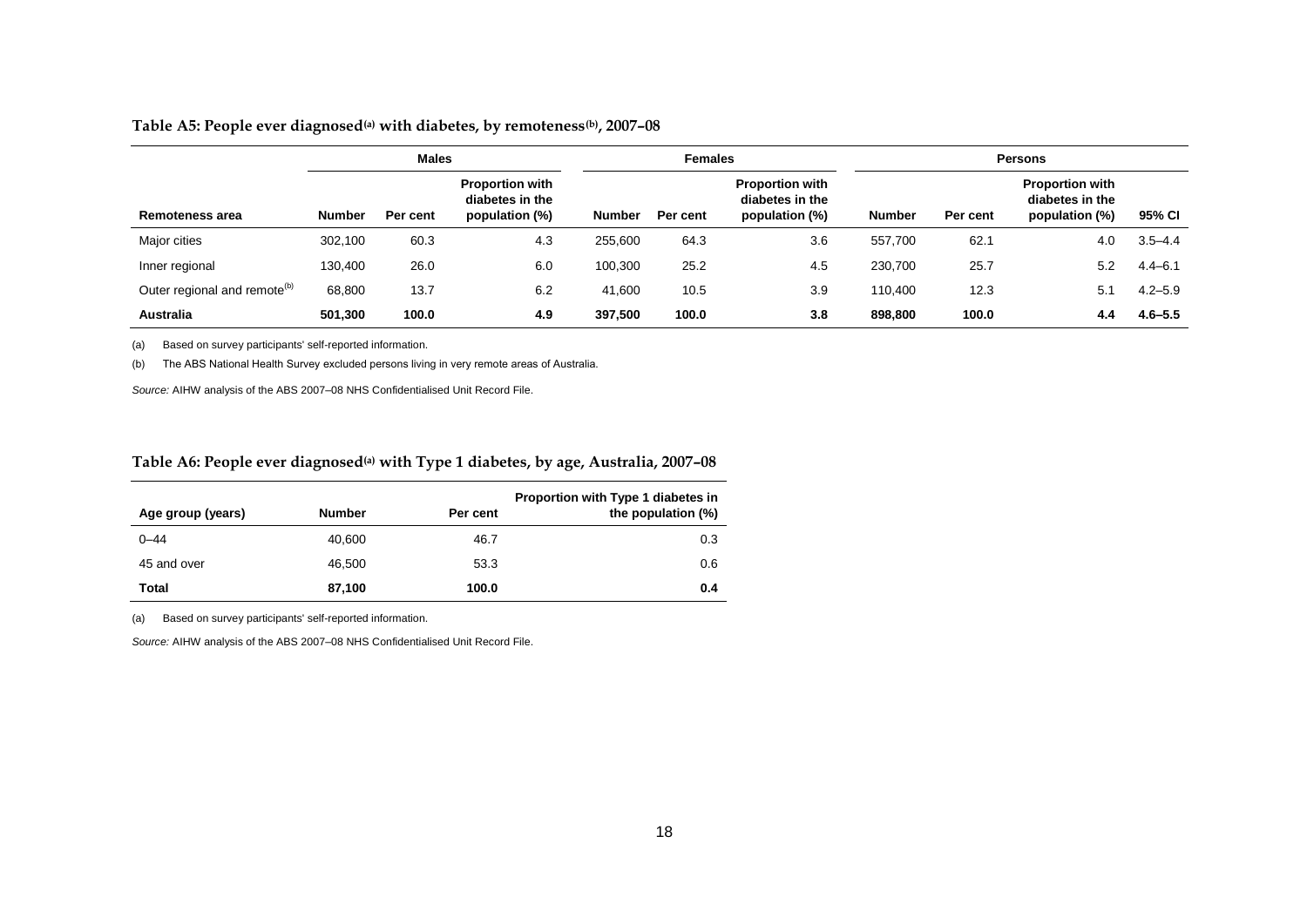| Remoteness area                                       | <b>Number</b> | Per cent | <b>Proportion with Type 1</b><br>diabetes in the<br>population (%) |
|-------------------------------------------------------|---------------|----------|--------------------------------------------------------------------|
| Major cities                                          | 54.200        | 62.2     | 0.4                                                                |
| Inner regional, outer regional, remote <sup>(b)</sup> | 32.900        | 37.8     | 0.5                                                                |
| Australia                                             | 87,100        | 100.0    | 0.4                                                                |

#### <span id="page-24-0"></span>**Table A7: People ever diagnosed(a) with Type 1 diabetes, by remoteness(b), 2007–08**

(a) Based on survey participants' self-reported information.

(b) The 2007–08 ABS National Health Survey excluded persons living in very remote areas of Australia.

*Source:* AIHW analysis of the ABS 2007–08 NHS Confidentialised Unit Record File.

#### <span id="page-24-1"></span>**Table A8: People ever diagnosed(a) with Type 2 diabetes, by age, Australia, 2007–08**

|                   |               |          | Proportion with Type 2<br>diabetes in the population |
|-------------------|---------------|----------|------------------------------------------------------|
| Age group (years) | <b>Number</b> | Per cent | $(\%)$                                               |
| $0 - 34$          | $*9,200$      | $*1.2$   | $*0.1$                                               |
| $35 - 39$         | 26,600        | 3.4      | 1.7                                                  |
| $40 - 44$         | 27,500        | 3.5      | 1.8                                                  |
| $45 - 49$         | 54,600        | 6.9      | 3.6                                                  |
| $50 - 54$         | 75,900        | 9.6      | 5.5                                                  |
| $55 - 59$         | 124,200       | 15.8     | 9.9                                                  |
| 60-64             | 115,000       | 14.6     | 10.5                                                 |
| 65-69             | 118,500       | 15.1     | 14.7                                                 |
| $70 - 74$         | 87,200        | 11.1     | 13.7                                                 |
| $75 - 79$         | 70,800        | 9.0      | 13.4                                                 |
| 80 and over       | 78,100        | 9.9      | 12.4                                                 |
| <b>Total</b>      | 787,500       | 100.0    | 3.8                                                  |

\* The RSE for this estimate is between 25 and 50% and should be treated with caution.

(a) Based on survey participants' self-reported information.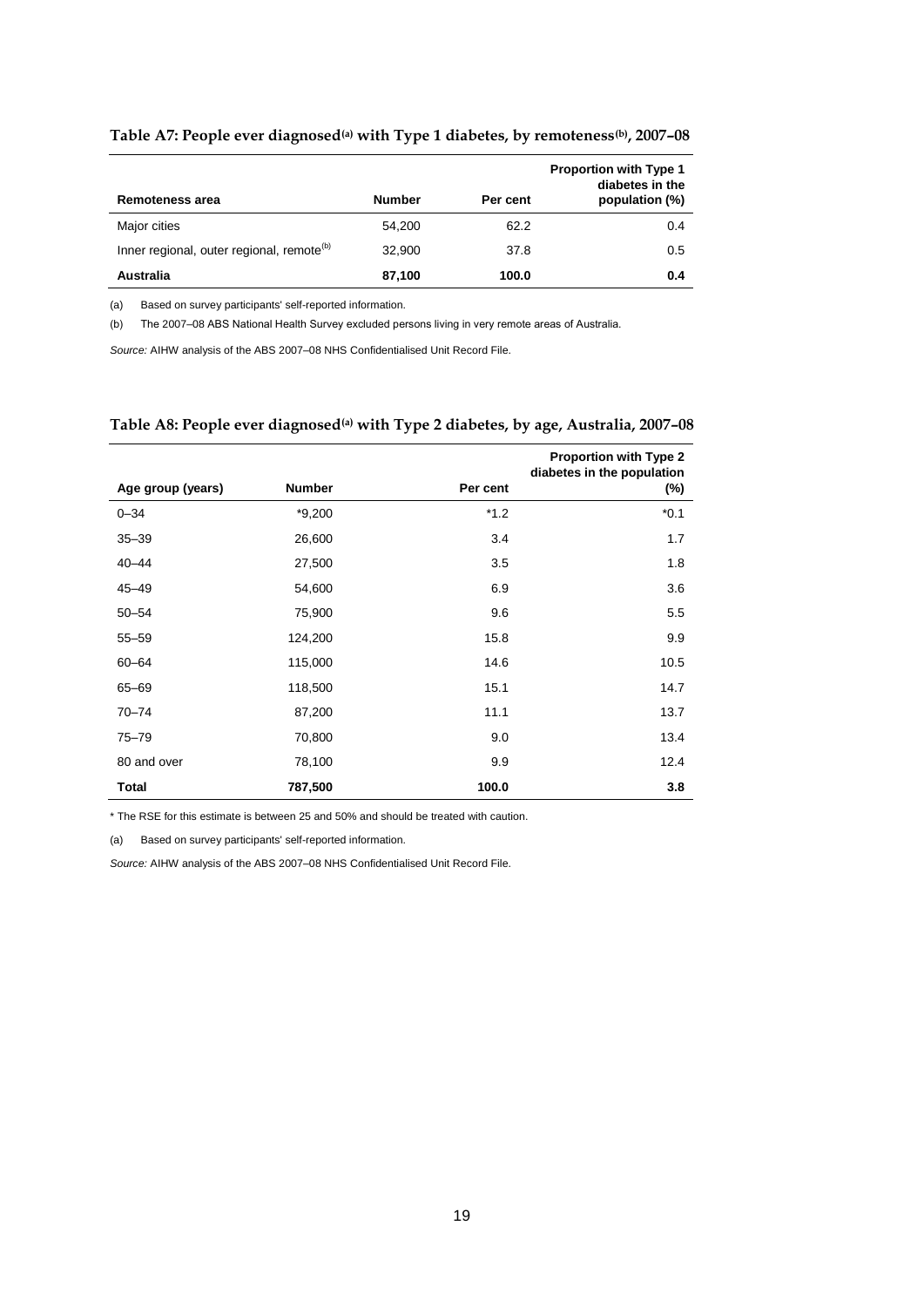|                      |               |          | <b>Males</b>                                                | <b>Females</b> |          |                                                                    |
|----------------------|---------------|----------|-------------------------------------------------------------|----------------|----------|--------------------------------------------------------------------|
| Age group<br>(years) | <b>Number</b> | Per cent | Proportion with Type 2<br>diabetes in the<br>population (%) | Number         | Per cent | <b>Proportion with Type</b><br>2 diabetes in the<br>population (%) |
| $0 - 49$             | 53,200        | 12.0     | 0.7                                                         | 64.600         | 18.8     | 0.9                                                                |
| $50 - 54$            | 47,900        | 10.8     | 7.0                                                         | 28,000         | 8.2      | 4.0                                                                |
| $55 - 59$            | 64.000        | 14.4     | 10.4                                                        | 60.200         | 17.5     | 9.5                                                                |
| $60 - 64$            | 79,500        | 17.9     | 14.4                                                        | 35,500         | 10.3     | 6.6                                                                |
| 65-69                | 81,200        | 18.3     | 20.4                                                        | 37,300         | 10.9     | 9.2                                                                |
| $70 - 74$            | 55,900        | 12.6     | 18.2                                                        | 31,300         | 9.1      | 9.5                                                                |
| 75 and over          | 62.700        | 14.1     | 12.4                                                        | 86.200         | 25.1     | 13.2                                                               |
| <b>Total</b>         | 444,300       | 100.0    | 4.3                                                         | 343,200        | 100.0    | 3.3                                                                |

#### <span id="page-25-0"></span>**Table A9: People ever diagnosed(a) with Type 2 diabetes, by sex and age, Australia, 2007–08**

(a) Based on survey participants' self-reported information.

*Source:* AIHW analysis of the ABS 2007–08 NHS Confidentialised Unit Record File.

#### <span id="page-25-1"></span>**Table A10: People ever diagnosed(a) with Type 2 diabetes, by state and territory, Australia, 2007–08**

|                                     |               |          | <b>Proportion with Type 2</b><br>diabetes in the |              |
|-------------------------------------|---------------|----------|--------------------------------------------------|--------------|
| State of usual residence            | <b>Number</b> | Per cent | population (%)                                   | 95% CI       |
| New South Wales                     | 274,200       | 34.8     | 4.0                                              | $3.3 - 4.7$  |
| Victoria                            | 184,700       | 23.5     | 3.6                                              | $2.8 - 4.4$  |
| Queensland                          | 154,000       | 19.6     | 3.8                                              | $3.1 - 4.4$  |
| Western Australia                   | 68,900        | 8.8      | 3.4                                              | $2.5 - 4.2$  |
| South Australia                     | 68,800        | 8.7      | 4.4                                              | $3.6 - 5.3$  |
| Tasmania                            | 16,300        | 2.1      | 3.4                                              | $2.5 - 4.2$  |
| <b>Australian Capital Territory</b> | 8,000         | 1.0      | 2.4                                              | $1.7 - 3.1$  |
| Northern Territory <sup>(b)</sup>   | *12,700       | $*1.6$   | $*7.7$                                           | $2.1 - 13.4$ |
| Australia                           | 787,500       | 100.0    | 3.8                                              | $3.5 - 4.2$  |

\* The RSE for this estimate is between 25 and 50% and should be treated with caution.

(a) Based on survey participants' self-reported information.

(b) Northern Territory estimates are only representative of non-very-remote parts of the Northern Territory because the 2007–08 National Health Survey sample excluded persons living in very remote areas. Such people account for over one-fifth of the population in the Northern Territory.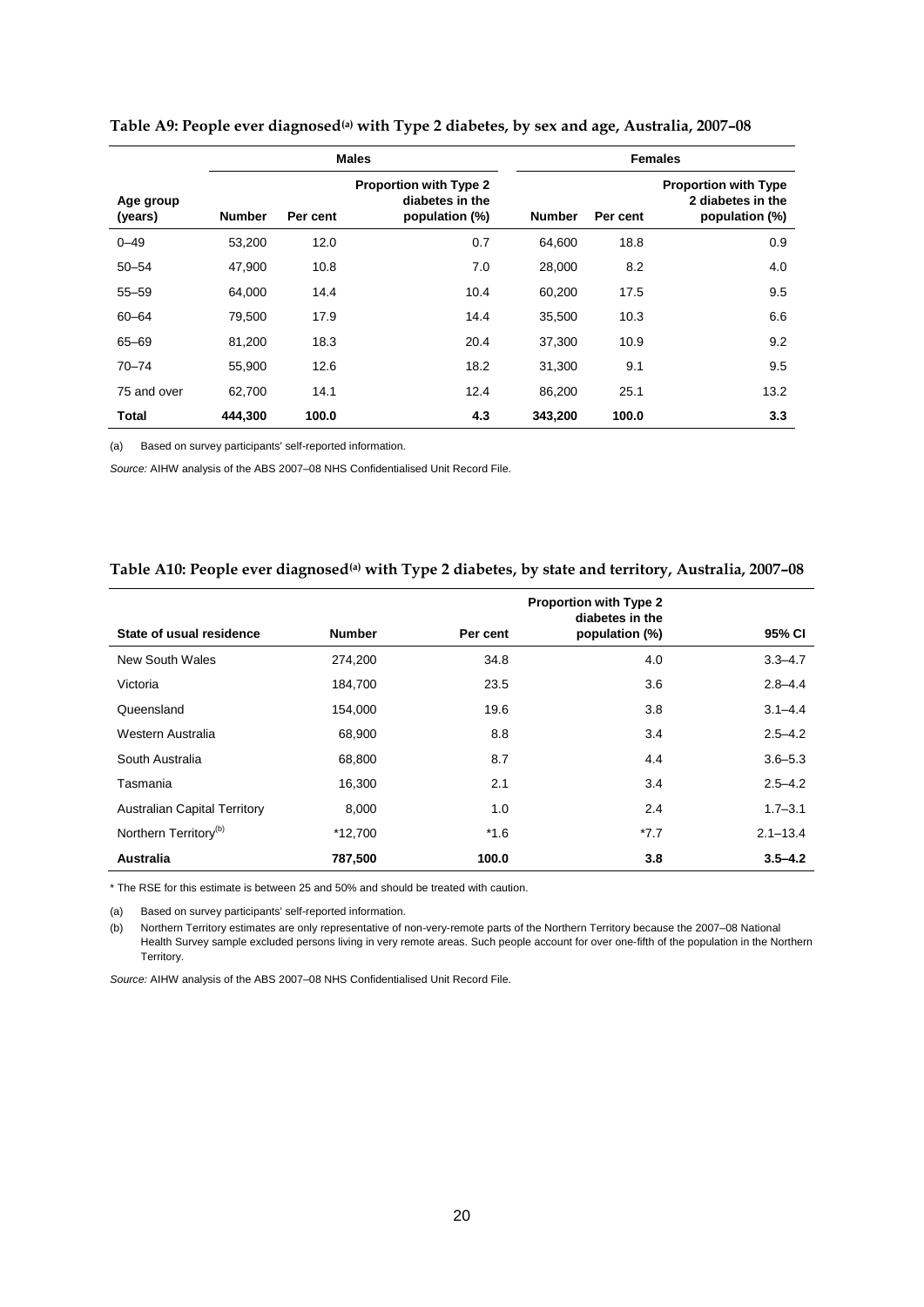### **Table A11: People ever diagnosed(a) with Type 2 diabetes, by remoteness(b), 2007–08**

|                                          | <b>Males</b>  |          |                                                                          | <b>Females</b> |          | <b>Persons</b>                                                        |               |          |                                                                       |             |
|------------------------------------------|---------------|----------|--------------------------------------------------------------------------|----------------|----------|-----------------------------------------------------------------------|---------------|----------|-----------------------------------------------------------------------|-------------|
| Remoteness area                          | <b>Number</b> | Per cent | <b>Proportion with</b><br>Type 2 diabetes<br>in the population<br>$(\%)$ | Number         | Per cent | <b>Proportion with</b><br>Type 2 diabetes<br>in the population<br>(%) | <b>Number</b> | Per cent | <b>Proportion with</b><br>Type 2 diabetes<br>in the population<br>(%) | 95% CI      |
|                                          |               |          |                                                                          |                |          |                                                                       |               |          |                                                                       |             |
| Major cities                             | 273,900       | 61.7     | 3.9                                                                      | 221,800        | 64.6     | 3.1                                                                   | 495,800       | 63.0     | 3.5                                                                   | $3.2 - 3.9$ |
| Inner regional                           | 106,400       | 23.9     | 4.9                                                                      | 87,000         | 25.3     | 3.9                                                                   | 193,400       | 24.6     | 4.4                                                                   | $3.5 - 5.2$ |
| Outer regional and remote <sup>(b)</sup> | 64,000        | 14.4     | 5.7                                                                      | 34,400         | 10.0     | 3.2                                                                   | 98,400        | 12.5     | 4.5                                                                   | $3.6 - 5.4$ |
| <b>Australia</b>                         | 444,300       | 100.0    | 4.3                                                                      | 343,200        | 100.0    | 3.3                                                                   | 787,500       | 100.0    | 3.8                                                                   | $4.1 - 4.9$ |

(a) Based on survey participants' self-reported information.

<span id="page-26-0"></span>(b) The ABS 2007–08 National Health Survey excluded persons living in very remote areas of Australia.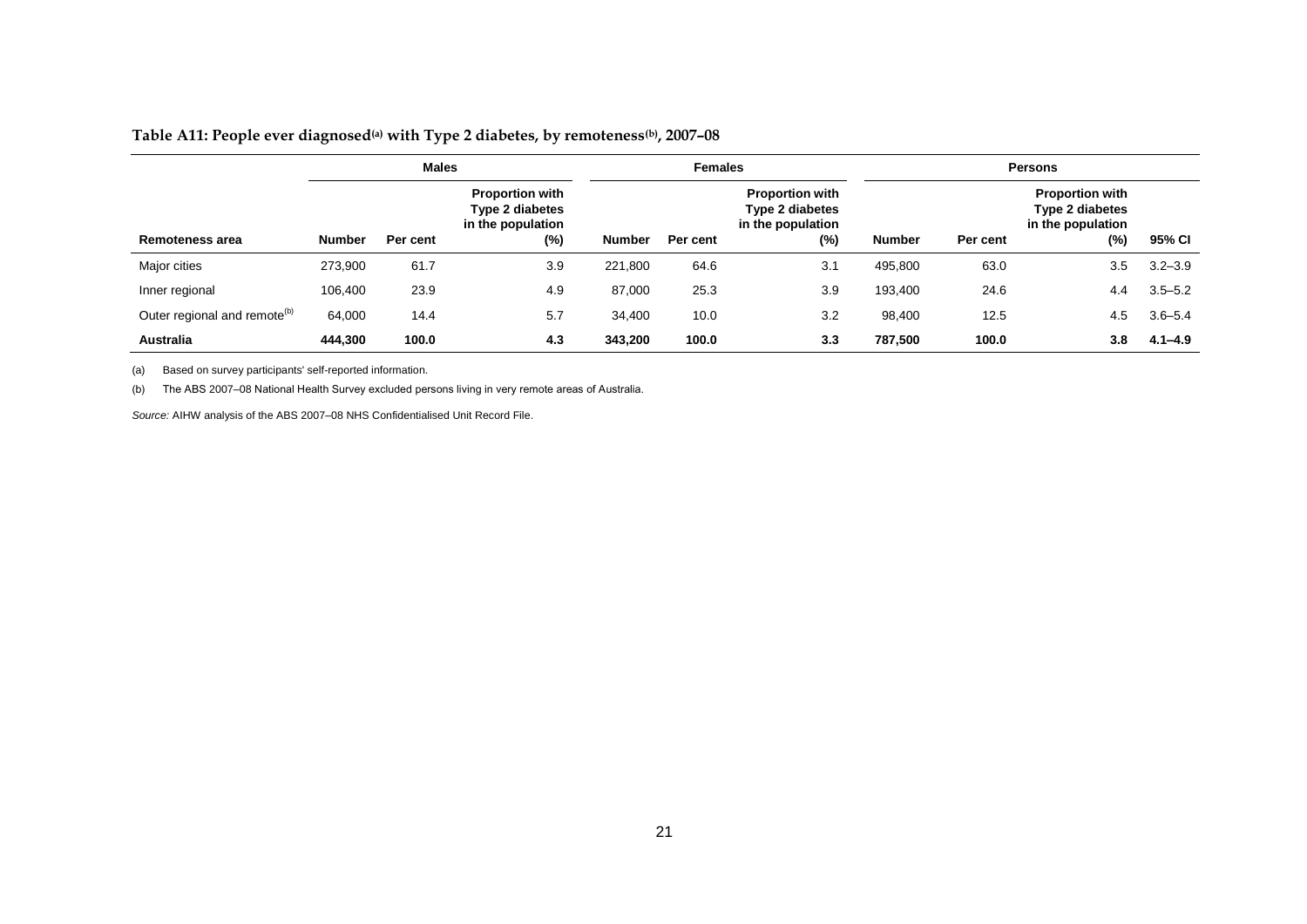## <span id="page-27-0"></span>**Glossary**

**Australian Standard Geographical Classification (ASGC) Remoteness Areas:** The ASGC RA classification is based on the Accessibility/Remoteness Index of Australia (ARIA). ARIA is derived from the distance a place is by road from urban centres of different sizes, so it provides a relative indication of how difficult it might be for residents to access certain services such as health care and education. Three categories are used in this publication: 'Major cities of Australia', 'Inner regional Australia' and 'Outer regional or Remote Australia' (which is a combination of Outer regional and Remote Australia). Very remote Australia was not included in the scope of the ABS 2007–08 National Health Survey. A map showing the five regions is provided below in Figure G.1. Examples of a Major city are Sydney and Canberra; Inner regional: Hobart, Mackay, Gundagai; Outer regional: Darwin, Broken Hill, Kalgoorlie; Remote: Alice Springs, Blinman; Very remote: Wilcannia, Thursday Island.

<span id="page-27-1"></span>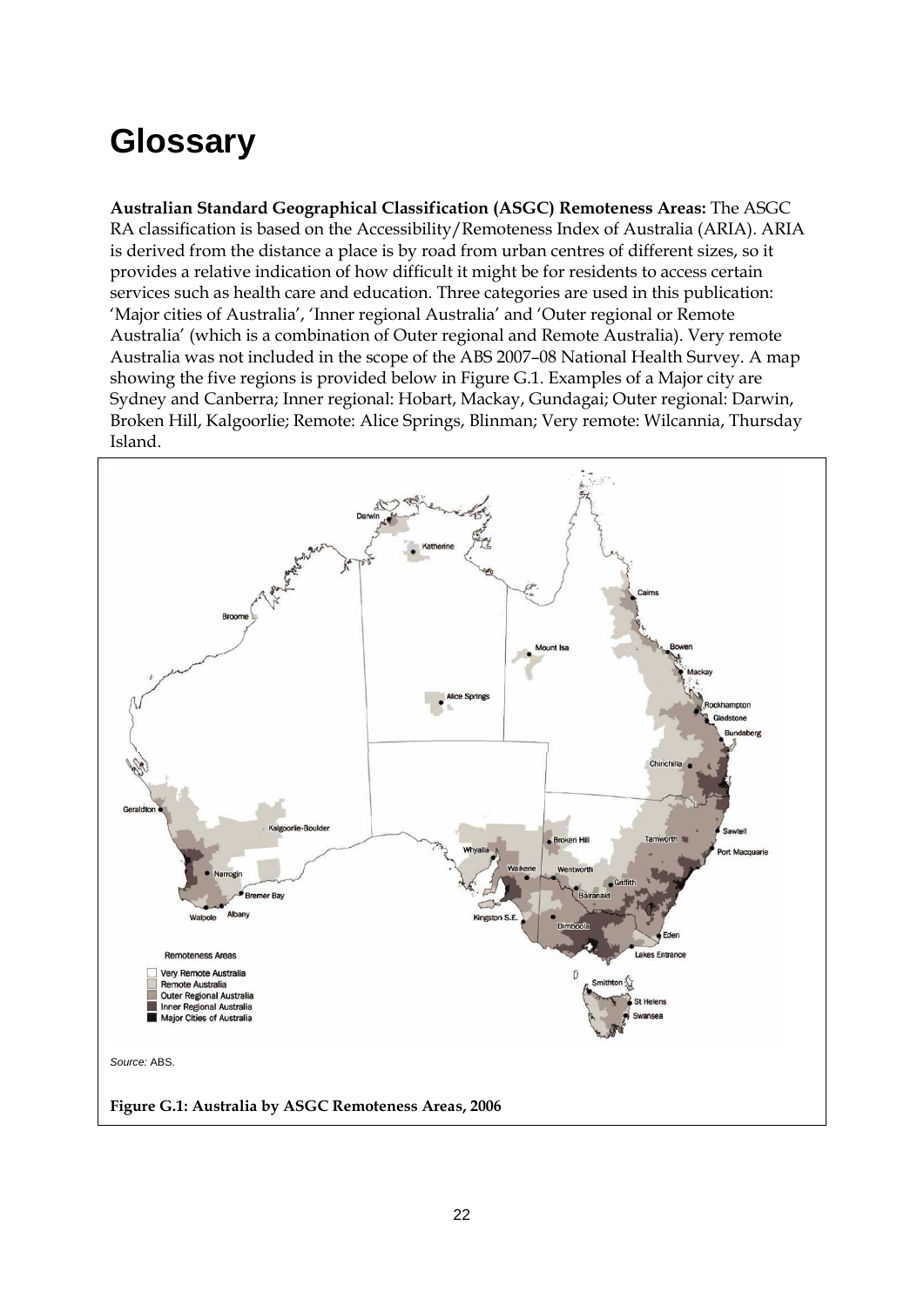**Confidence interval for estimates (number and ratio):** The 95% confidence interval around the number estimates  $(X)$  or proportion estimates  $(P)$  was calculated as follows:

 $UCL = X + 1.96 \times SE(X)$  $LCL = X - 1.96 \times SE(X)$  $UCL = P + 1.96 \times SE(X/Y)$  $LCL = P - 1.96 \times SE(X/Y)$ 

Where UCL = upper confidence limit

LCL = lower confidence limit

- SE = standard error
- $X = sub-population with the characteristic of interest (e.g. diabetes)$

 $Y =$  total population of interest

**Diabetes:** A chronic condition in which the body cannot properly use its main energy source, the sugar glucose. This is due to either the pancreas not producing enough of the hormone insulin or the body being unable to effectively use the insulin produced. Insulin helps glucose enter the body's cells from the bloodstream and then to be processed by them. Diabetes is marked by an abnormal build-up of glucose in the blood and it can have serious short-term and long-term effects on many of the body's systems, especially the blood vessels and nerves.

**Type 1 diabetes:** A form of diabetes marked by a complete lack of insulin and needing insulin replacement for survival. This form of diabetes mostly arises in childhood or in young adults, but it can occur at any age.

**Type 2 diabetes:** The most common form of diabetes, which is marked by reduced or less effective insulin. Some cases may be managed with changes to diet along with increased exercise and weight loss. Many require drugs as well—namely oral glucose-lowering drugs that work on the pancreas. Many others require insulin in addition to other treatments.

**Prevalence:** The number or proportion (of cases, instances, and so on) present in a population at a given time. The prevalence rate in this report is calculated by dividing the number of people with the disease by the average population in the same reference period.

**Standard error (SE):** One measure of the sampling error for a survey is given by the standard error, which indicates the degree to which an estimate varies from the value that would have been obtained from a full enumeration (the 'true' value). There are about nineteen chances in twenty (95%) that a sample estimate differs from the true value by less than two standard errors for samples with normal distribution and a sufficiently large sample.

**Relative standard error (RSE):** The relative standard error is obtained by expressing the SE as a percentage of the estimate. The RSE provides an indication of the percentage errors likely to have occurred due to sampling. Only estimates with RSEs less than 25% are considered sufficiently reliable for most purposes. Estimates with RSEs between 25% and less than 50% should be used with caution. Estimates with RSEs of 50% or more are considered too unreliable for most purposes.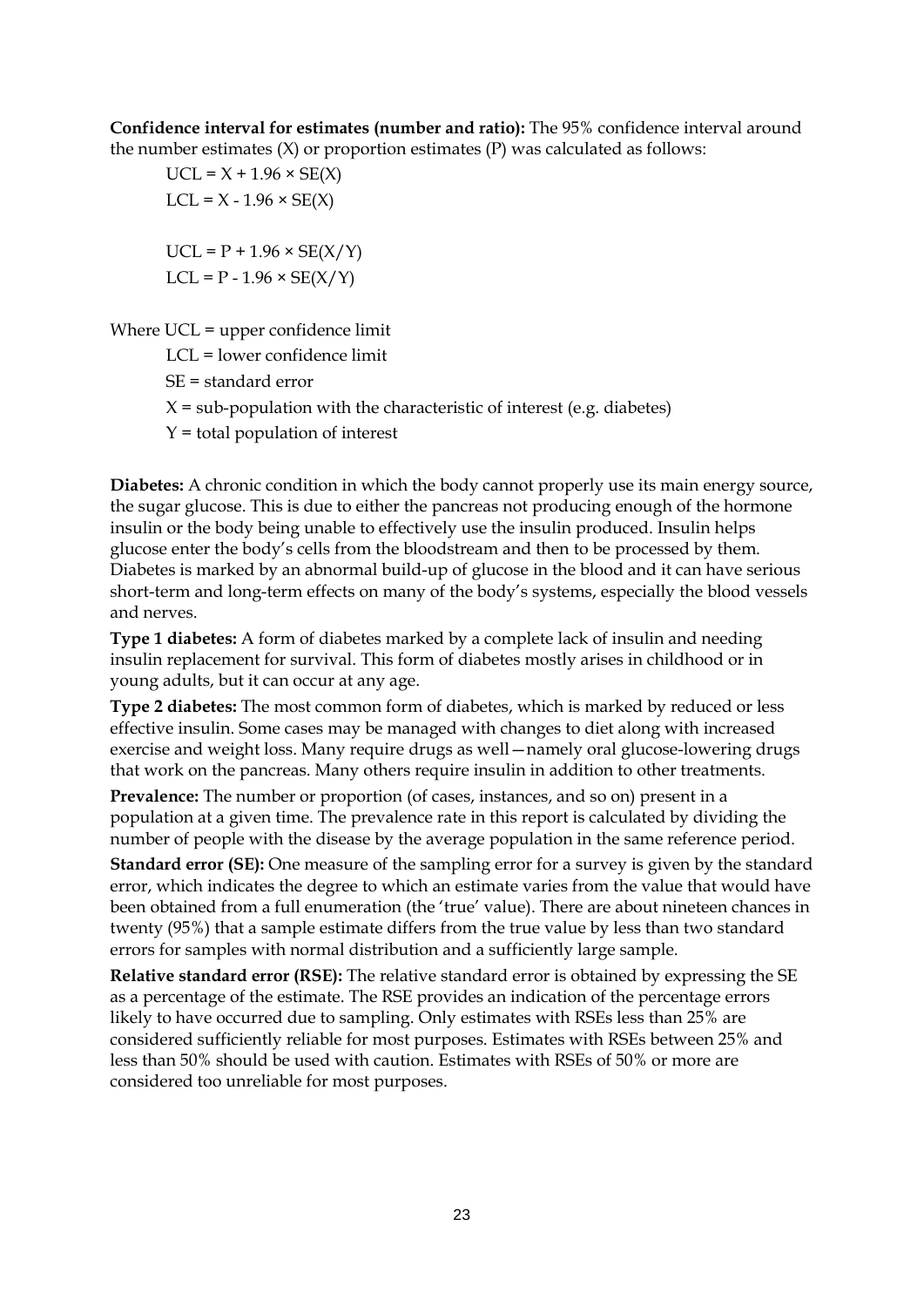**Statistical significance:** Variation or difference in observed values or rates may only reflect a random variation or difference. To assess whether differences in values of rates are statistically significant—that is, that they are not due to chance alone—95% confidence intervals around the rates have been used in this analysis. A difference between rates or values was considered as statistically significant when the confidence intervals around the values or rates did not overlap.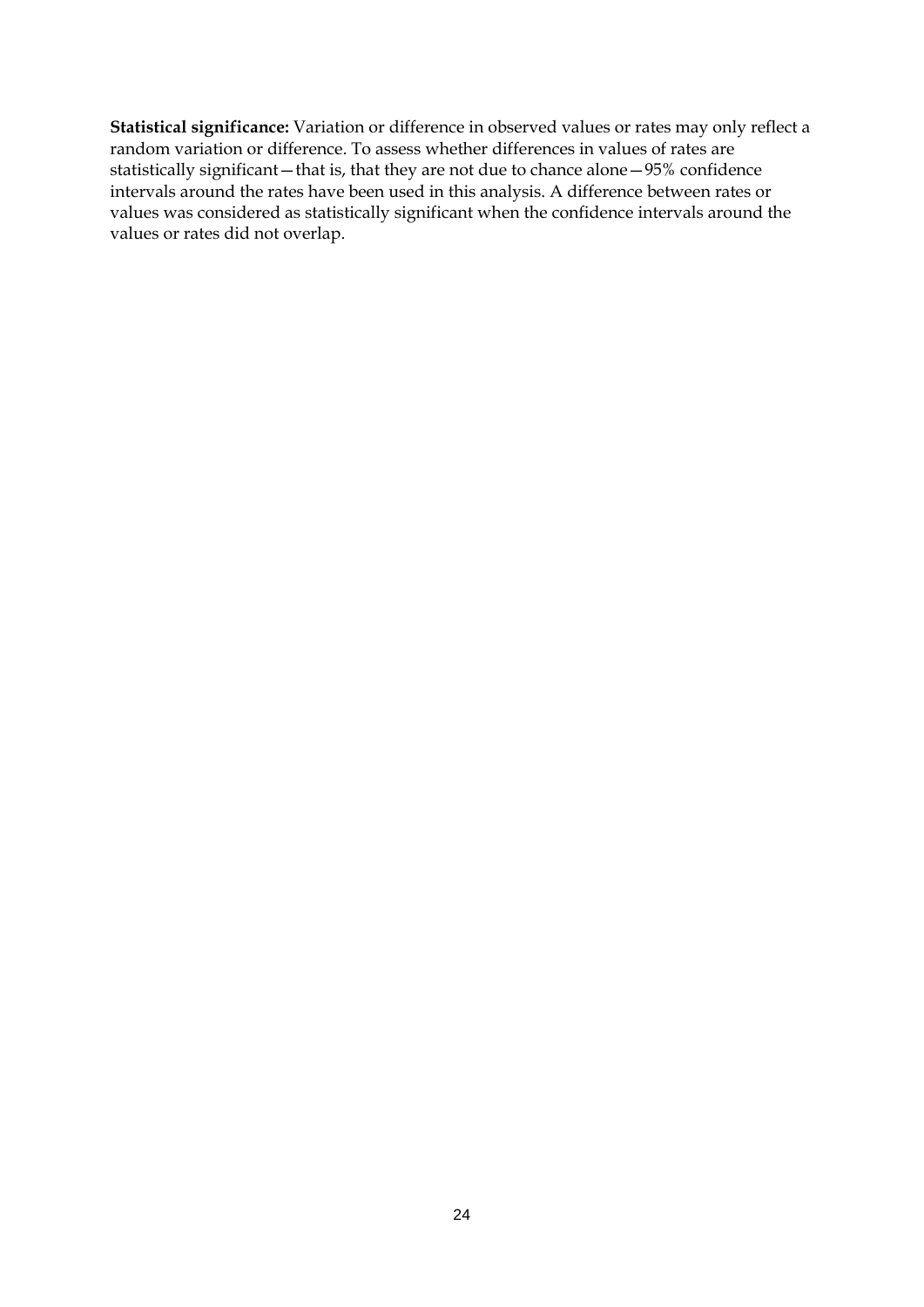## <span id="page-30-0"></span>**List of tables**

| Table A1:  | People ever diagnosed with diabetes, by sex and type of diabetes,             |  |
|------------|-------------------------------------------------------------------------------|--|
| Table A2:  |                                                                               |  |
| Table A3:  |                                                                               |  |
| Table A4:  | People ever diagnosed with diabetes, by state and territory, 2007-0817        |  |
| Table A5:  |                                                                               |  |
| Table A6:  |                                                                               |  |
| Table A7:  | People ever diagnosed with Type 1 diabetes, by remoteness, 2007-0819          |  |
| Table A8:  |                                                                               |  |
| Table A9:  | People ever diagnosed with Type 2 diabetes, by sex and age, 2007-08           |  |
| Table A10: | People ever diagnosed with Type 2 diabetes, by state and territory, 2007-0820 |  |
| Table A11: |                                                                               |  |